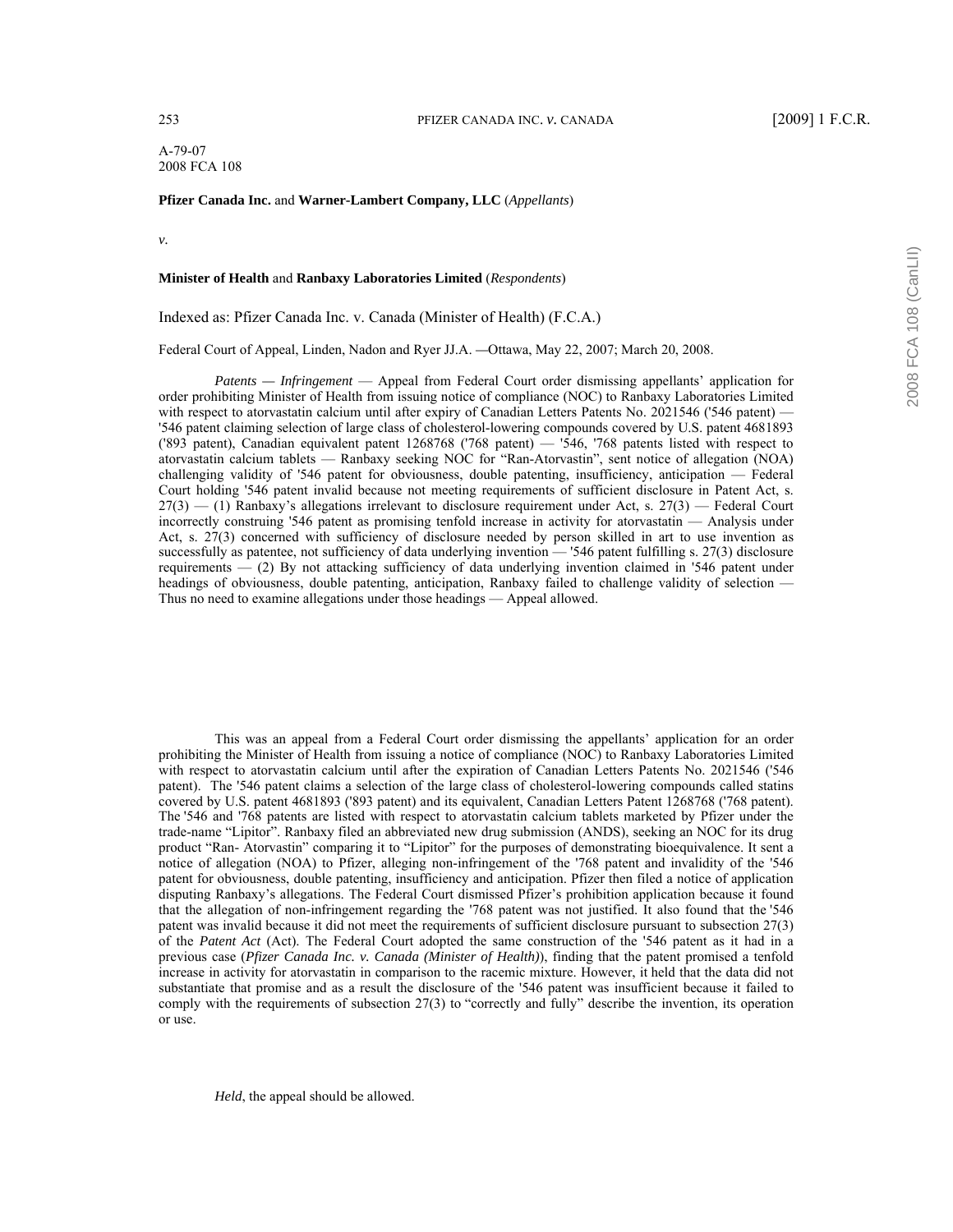(1) The Federal Court wrongly dismissed Pfizerís application on the basis of insufficiency. It mischaracterized the scope of the disclosure requirement under subsection 27(3) of the Act and allowed Ranbaxy to attack, through an alternative means, the patent's utility, novelty and/or obviousness. The Court's reasoning was inconsistent with the purpose of subsection 27(3), which is to enable construction and use of devices contained in the patent after expiry thereof and to enable others to know the boundaries of the privilege upon which they must not trespass during the life of the patent.

 The '546 patent is a selection patent. The basis for the patent is that the compounds claimed therein display a special advantage, namely the surprising and unexpected inhibition of cholesterol biosynthesis, i.e. greater than twofold. Ranbaxy claimed the '546 patent was invalid on the basis of insufficient support, alleging Pfizer's data was unreliable. Ranbaxy's allegations had nothing to do with the disclosure requirement under subsection 27(3) but were relevant to the utility, novelty and/or obviousness of the patent (validity of the patent).

 The Federal Court incorrectly construed the '546 patent as promising a tenfold increase in activity for atorvastatin as opposed to the racemate. The promise is that the compounds covered have an "unexpected and surprising inhibition of biosynthesis of cholesterol" i.e. greater than twofold. Because a patent is notionally addressed to a person skilled in the art, its claims must be construed purposively, through the eyes of a person skilled in the art. A person skilled in the art will not read the patent as promising the exact increase in activity set out in the data table. An analysis under subsection 27(3) is concerned with the sufficiency of the disclosure needed by the person skilled in the art to use the invention as successfully as the patentee, not the sufficiency of the data underlying the invention. The requirement that the specification of a patent be truthful and not be misleading is not covered by subsection  $27(3)$  but rather by subsection  $53(1)$  of the Act. The '546 patent answered each of the required questions as to what the invention is and how it works and also disclosed the advantage that underlies the selection.

 (2) By not attacking the sufficiency of the data that underlies the invention claimed in the '546 patent under the headings of obviousness, double patenting and anticipation, Ranbaxy did not challenge the validity of the selection and there was no need to examine its allegations under those headings. Regardless, its double patenting allegations were not justified since the '441 patent covers processes whereas the '546 patent covers compounds. As well, its allegation that the '546 patent was anticipated by the '768 patent, which discloses atorvastatin calcium was also not justified. A claim to a specific chemical compound cannot be anticipated by a prior art reference, which only teaches a broad class of genus of compounds into which the compound falls, because the prior art reference does not give directions which inevitably result in the specific compound. Ranbaxy did not allege that the prior art teaches that the calcium salt of atorvastatin would have greater inhibition activity than expected (i.e. more than twofold).

#### statutes and regulations judicially considered

*Food and Drug Regulations*, C.R.C., c. 870, s. C.08.004 (as am. by SOR/95-411, s. 6). *Patent Act*, R.S.C., 1985, c. P-4, ss. 27(3) (as am. by S.C. 1993, c. 15, s. 31), 53(1). *Patented Medicines (Notice of Compliance) Regulations*, SOR/93-133, s. 6 (as am. by SOR/98-166, s. 5; 2006- 242, s. 3; *erratum C.Gaz*. 2006.II.1875(E)).

## cases judicially considered

# applied:

*Pfizer Canada Inc. v. Canada (Minister of Health)* (2006), 54 C.P.R. (4th) 279; 303 F.T.R. 284; 2006 FC 1471; *Consolboard Inc. v. MacMillan Bloedel (Sask.) Ltd.*, [1981] 1 S.C.R. 504; (1981), 122 D.L.R. (3d) 203; 56 C.P.R. (2d) 145; 35 N.R. 390; *Pioneer Hi-Bred Ltd. v. Canada (Commissioner of Patents)*, [1989] 1 S.C.R. 1623; (1989), 60 D.L.R. (4th) 223; 25 C.P.R. (3d) 257; 25 C.I.P.R. 3. 97 N.R. 185; *R. v. American Optical Company et al.* (1950), 11 Fox Pat. C. 62.

considered: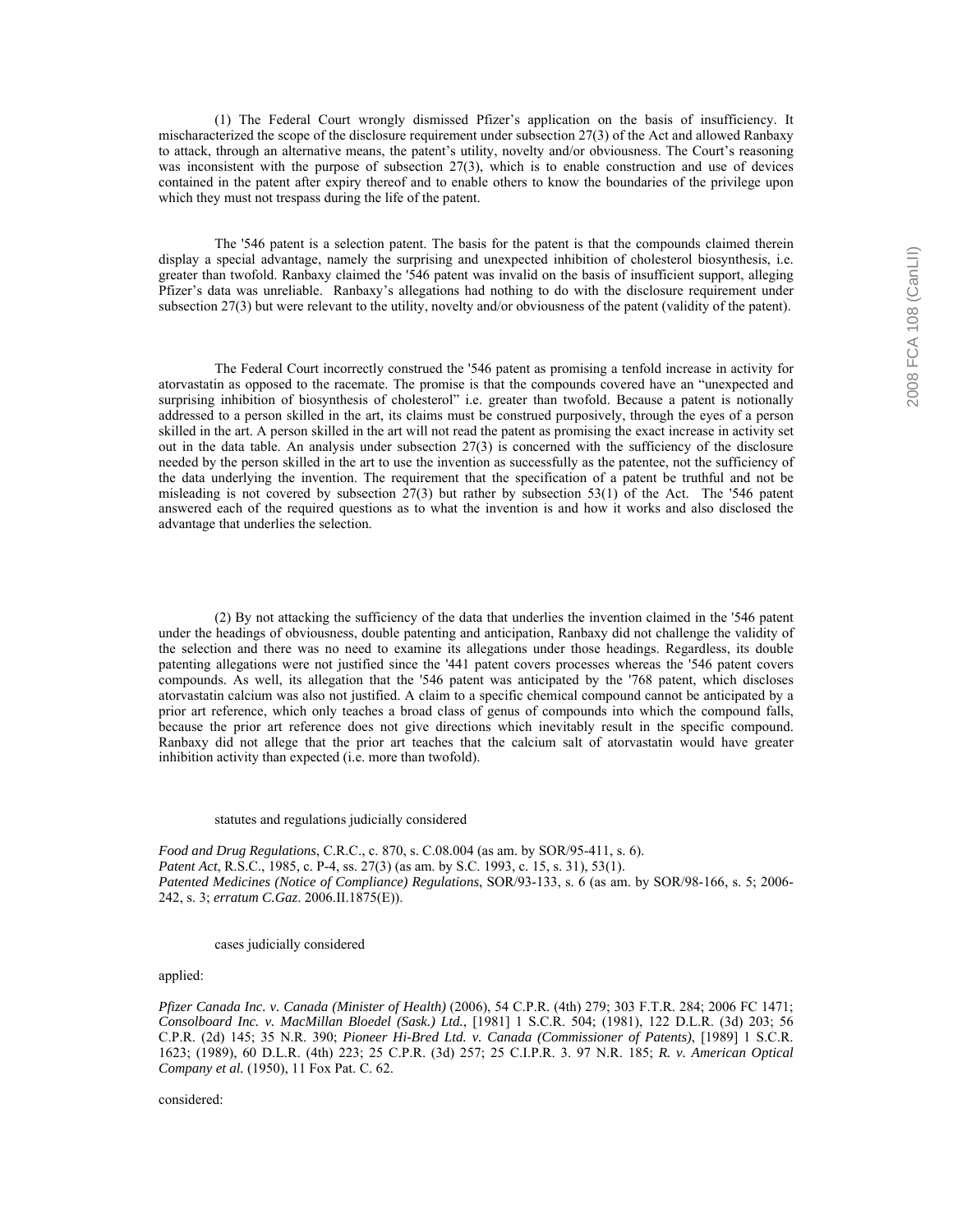*Pfizer Canada Inc. v. Canada (Minister of Health)*, [2007] 2 F.C.R. 137; (2006) 272 D.L.R. (4th) 756; (2006) 351 N.R. 189; (2006) 52 C.P.R. (4th) 241; 2006 FCA 214; *Beecham Group Ltd. v. Bristol Laboratories International S.A.*, [1978] R.P.C. 521 (H.L.); *American Cyanamid v. Ethicon Limited*, [1979] R.P.C. 215 (Ch. D.); *Pharmascience Inc. v. Sanofi-Aventis Canada Inc.*, [2007] 2 F.C.R. 103; (2006) 275 D.L.R. (4th) 357; (2006) 53 C.P.R. (4th) 453; (2006) 352 N.R. 99; 2006 FCA 229; *Free World Trust v. Electro Santé Inc.*, [2000] 2 S.C.R. 1024; (2000), 194 D.L.R. (4th) 232; 9 C.P.R. (4th) 168; 263 N.R. 150; 2000 SCC 66.

#### referred to:

*Housen v. Nikolaisen*, [2002] 2 S.C.R. 235; (2002), 211 D.L.R. (4th) 577; [2002] 7 W.W.R. 1; 219 Sask. R. 1; 10 C.C.L.T. (3d) 157; 30 M.P.L.R. (3d) 1; 286 N.R. 1; 2002 SCC 33; *Whirlpool Corp. v. Camco Inc.*, [2000] 2 S.C.R. 1067; (2000), 194 D.L.R. (4th) 193; 9 C.P.R. (4th) 129; 263 N.R. 88; 2000 SCC 67; *Sanofi-Synthelabo Canada Inc. v. Apotex Inc.* (2005), 39 C.P.R.(4th) 202; 271 F.T.R. 159; 2005 FC 390; affd (2006), 282 D.L.R. (4th) 179; 59 C.P.R. (4th) 46; 358 N.R. 135; 2006 FCA 421; *Aventis Pharma Inc. v. Mayune Pharma (Canada) Inc*. (2005), 42 C.P.R. (4th) 481; 2005 FC 1183; *GlaxoSmithKline Inc. v. Apotex Inc.* (2003), 27 C.P.R. (4th) 114; (2003), 234 F.T.R. 251; 2003 FCT 687; *Beloit Canada Ltd. v. Valmet OY* (1986), 8 C.P.R. (3d) 289; 64 N.R. 287 (F.C.A.); *Pfizer Canada Inc. v. Apotex Inc.* (1997), 77 C.P.R. (3d) 547 (F.C.T.D.).

#### authors cited

Canadian Intellectual Property Office. *Manual of Patent Office Practice*, section 11.12., 2006. Fox, Harold G. *The Canadian Law and Practice Relating to Letters Patent for Inventions*, 4th ed. Toronto: Carswell, 1969. Henderson, Gordon F., ed. *Patent Law of Canada*. Scarborough, Ont.: Carswell, 1994.

Hughes, Roger T. *Hughes & Woodley on Patents*, 2nd ed. looseleaf. Markham, Ont.: LexisNexis Canada, 2005.

 APPEAL from a Federal Court order ((2007), 56 C.P.R. (4th) 96; 2007 FC 91) dismissing the appellants application for an order prohibiting the Minister of Health from issuing a notice of compliance to Ranbaxy Laboratories Limited with respect to atorvastatin calcium until after the expiry of Canadian Letters Patents No. 2021546 ('546 patent). Appeal allowed.

#### APPEARANCES:

*Andrew M. Shaughnessy, Peter R. Wilcox* and *W. Grant Worden* for appellants. *Ronald E. Dimock, Angela M. Furlanetto* and *David M. Reive* for respondent Ranbaxy Laboratories Ltd.

SOLICITORS OF RECORD:

*Torys LLP*, Toronto, for appellants. *Dimock Stratton LLP*, Toronto, for respondent Ranbaxy Laboratories Ltd.

 *The following are the reasons for judgment rendered in English by*

NADON J.A.:

# INTRODUCTION

[1] This is an appeal from an order of von Finckenstein J. of the Federal Court ((2007), 56 C.P.R. (4th) 96), dated January 25, 2007, dismissing the application of Pfizer Canada Inc. and Warner-Lambert Company, LLC (collectively Pfizer) made pursuant to section 6 [as am. by SOR/98-166, s. 5; 2006-242, s. 3; *erratum C.Gaz*. 2006.II.1875(E)] of the *Patented Medicines (Notice of Compliance) Regulations*, SOR/93-133, for an order prohibiting the Minister of Health from issuing a notice of compliance (NOC) to Ranbaxy Laboratories Limited (Ranbaxy) with respect to atorvastatin calcium until after the expiration of Canadian Letters Patent No. 2021546 (the '546 patent).

[2] Pfizer asks this Court to set aside the order of von Finkenstein J. and to issue a prohibition order, with costs on the appeal and the application.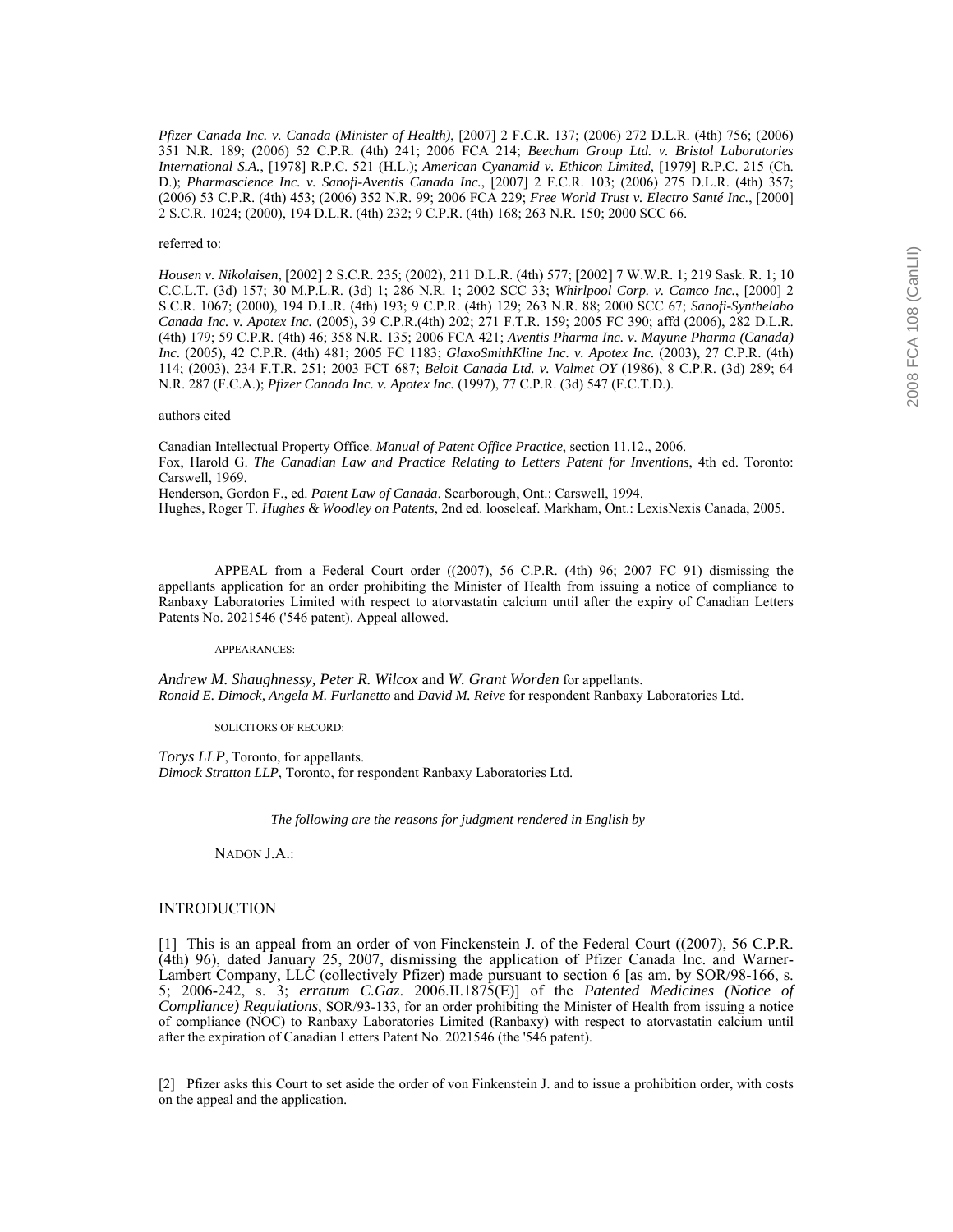#### THE FACTS

[3] U.S. patent 4681893 (the '893 patent) and its equivalent Canadian Letters Patent No. 1268768 (the '768 patent) cover a large class of cholesterol-lowering compounds called statins, which decrease the production of cholesterol in the human body by inhibiting HMG-CoA reductase, an enzyme involved in the biosynthesis of cholesterol.

[4] On April 29, 1997, the '546 patent was issued to Warner-Lambert Company, a predecessor of the appellant Warner-Lambert Company, LLC. The patent has a filing date of July 19, 1990, and a publication date of January 22, 1991. It expires on July 19, 2010.

[5] The '546 patent claims a selection of the compounds covered by the '893 and '768 patents. It contains 12 claims directed at the lactone, dihydroxy- acid and five pharmaceutically acceptable salts of atorvastatin.

[6] Atorvastatin is an enantiomer. Enantiomers are molecules having the same chemical structure but differing in terms of the three-dimensional arrangements of their atoms. Each enantiomer is the non- superimposable mirror image of the other enantiomer. A racemic mixture or racemate is a 50/50 mixture of the two enantiomers of a molecule. Although enantiomers have the same physical, chemical and spectral properties, their biological properties are often different. In general, one enantiomer is biologically active while the other is inactive. As a result, the active enantiomer is generally two times more active than the racemate.

[7] The '546 and '768 patents are listed with respect to atorvastatin calcium 10 mg, 20 mg, 40 mg and 80 mg tablets (the calcium salt of atorvastatin) and marketed by Pfizer under the trade-name "Lipitor".

[8] Ranbaxy filed an abbreviated new drug submission (ANDS) with the Minister, seeking an NOC for its drug product "Ran-Atorvastatin", comparing it to "Lipitor" for the purposes of demonstrating bioequivalence. In its ANDS, Ranbaxy referenced the '546 and the '768 patents, as required to by the Regulations.

[9] On January 31, 2005, Ranbaxy sent a notice of allegation (NOA) to Pfizer, alleging that in making, using and selling its product, it would not infringe the '768 patent and that the '546 patent was invalid for obviousness, double patenting, insufficiency and anticipation.

[10] Pfizer responded to Ranbaxyís NOA by filing a notice of application on March 17, 2005, disputing the allegations found in the NOA and arguing that they were not justified.

## THE DECISION BELOW

[11] On January 25, 2007, von Finkenstein J. dismissed Pfizer's prohibition application. First, he found that the allegation of non-infringement with respect to the '768 patent was not justified. That finding was not appealed by Ranbaxy. Second, with respect to the '546 patent, the Judge concluded that the patent was invalid because it did not meet the requirements of subsection 27(3) [as am. by S.C. 1993, c.15, s. 31] of the *Patent Act*, R.S.C., 1985, c. P-4 (the Act).

[12] The applications Judge began his examination of the allegations made against the '546 patent by construing claim 6 of the patent which claims the calcium salt of atorvastatin. Although claim 6 is the only claim at issue in these proceedings, claims 1, 2 and 6 are relevant and they read as follows:

# CLAIMS

 1. [R-(R\*,R\*)]-2-(4-fluorophenyl)-.beta.,.delta.-dihydroxy-5-(1-methylethyl)-3-phenyl-4- [(phenylamino)-cabonyl]-1H- pyrrole-1-heptanoic acid or (2R-trans)-5- (4-fluorophenyl)- 2-(1-methylethyl-N,4 diphenyl-1-[2-(tetrahydro-4-hydroxy-6-oxo-2H-pyran-2-yl)ethyl]-1H-pyrrol-3-carboxamide; and pharmaceutically acceptable salts thereof.

 2. A compound of Claim 1 which is [R-(R\*R\*)]-2-(4-fluorophenyl)-.beta.,.delta.-dihydroxy-5- ((1-methylethyl)-3-phenyl-4-[(phenylamino)-cabonyl]-1H- pyrrole-1-heptanoic acid.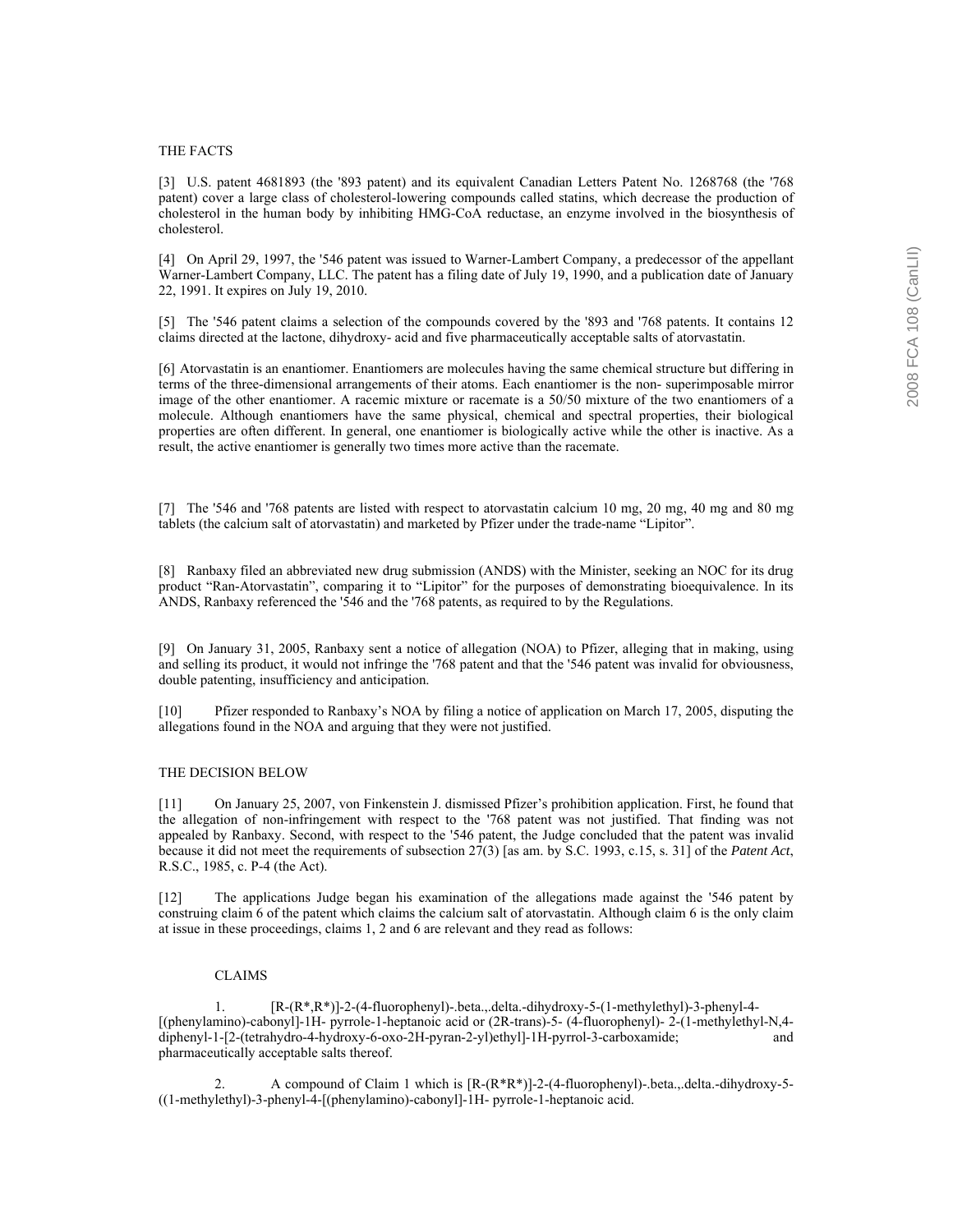#### 6. The hemicalcium salt of the compound of Claim 2.

[13] In *Pfizer Canada Inc. v. Canada (Minister of Health)* (2006), 54 C.P.R. (4th) 279 (F.C.) (*Novopharm*) von Finkenstein J. was similarly called upon to construe claim 6 of the '546 patent. In that case, he simplified the relevant claims in the following manner (at paragraph 35):

Ö

Fortunately, these complex formulae have been given simpler names such that Claims 1, 2 and 6 can be read more easily as follows:

Claim 1: Atorvastatin acid or atorvastatin lactone; and pharmaceutically acceptable salts thereof;

Claim 2: Atorvastatin acid.

Claim 6: The hemicalcium salt of the compound of Claim 2.

[14] He then construed claim 6 as follows (at paragraph 44):

 Upon reading the patent, and taking into account the expert advice so as to read through the eyes of a person skilled in the art, the Court reads the disclosure as explaining the following:

– atorvastatin in its lactone form, its corresponding ring- opened acid form, and the pharmaceutically acceptable salts thereof is useful for lowering cholesterol levels in mammals, including humans.

 $-$  atorvastatin in its lactone form, its corresponding ring-opened acid form, and its pharmaceutically acceptable salts thereof provides an unexpected and surprising inhibition of cholesterol biosynthesis; unexpected in that it is a ten-fold increase over the inhibition provided by the racemic mixture. The data for this ten-fold increase comes from a CSI screen disclosed in the 893 Patent. All compounds for the CSI screen were prepared as described in the 893 Patent.

– the most preferred embodiment of the invention described in the 546 Patent is the hemicalcium salt of the atorvastatin acid.

 $h$  the compounds of the lactone form, the corresponding ring-opened acid form, and the pharmaceutically acceptable salts thereof all have generally equivalent utility. [Emphasis added.]

[15] As von Finkenstein J. did not see any material difference between the evidence of the experts before him in *Novopharm*, above, and of those before him in the present matter, he accordingly adopted the same construction as in *Novopharm* (at paragraph 62). Pursuant to that construction, the '546 patent promises a tenfold increase in activity for atorvastatin in comparison to the racemic mixture. The calcium salt of atorvastatin is the preferred embodiment of the invention.

[16] After construing claim 6 of the '546 patent, the Judge turned to the allegation made by Ranbaxy in its NOA that the '546 patent did not fully and correctly describe the invention, contrary to subsection 27(3) of the Act. He therefore examined the data that Pfizer had obtained through two types of assays.

[17] The first type of assay is the cholesterol synthesis inhibition (CSI) screen. It is an *in vitro* assay which measures the effect of a test compound on the entire cholesterol biosynthesis pathway. The ability of the compound to inhibit the reaction is expressed as the  $IC_{50}$  value, which represents the amount of test compound required to inhibit cholesterol biosynthesis by 50%. The lower the IC<sub>50</sub>, the more potent the compound.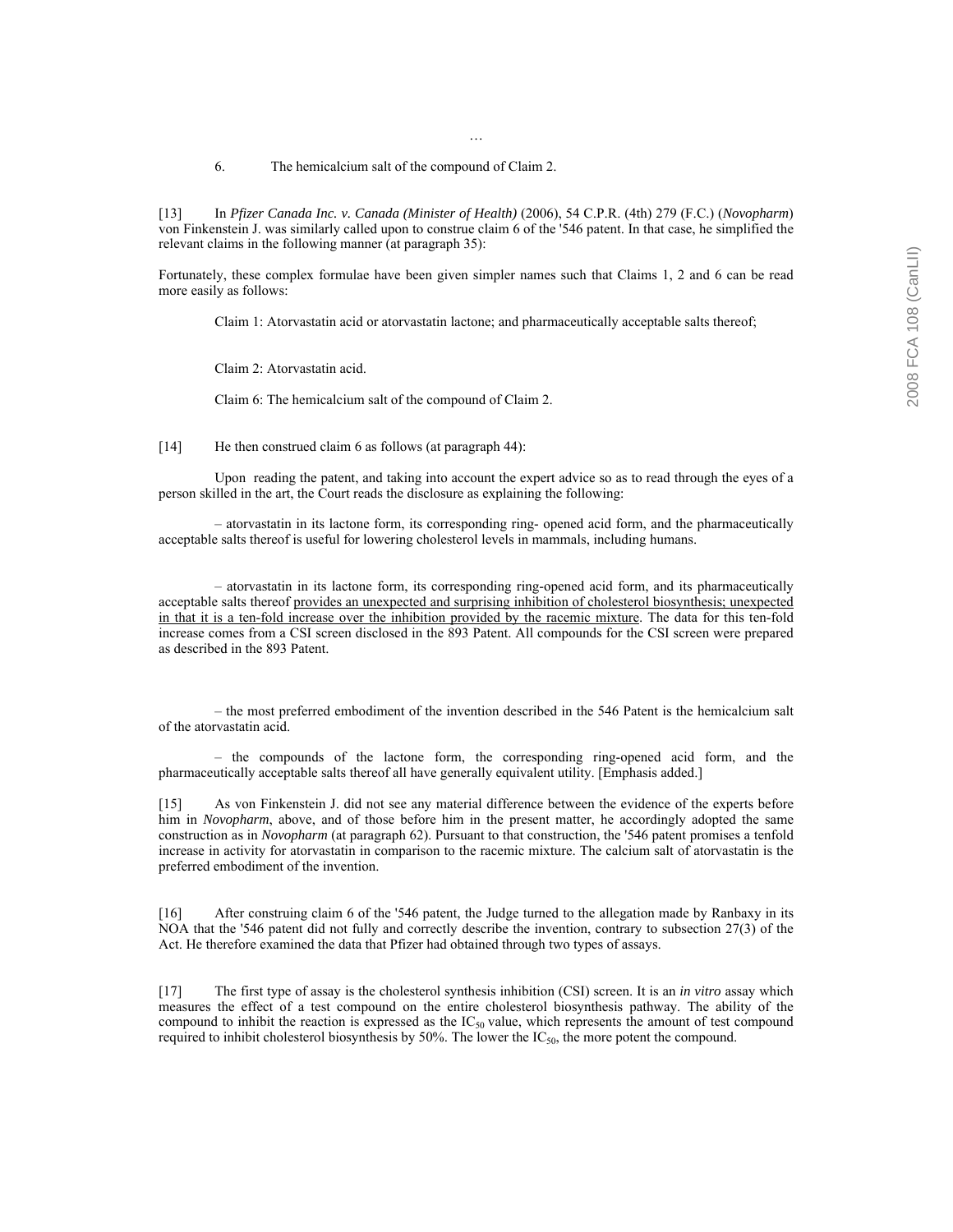[18] The second type of assay is the acute inhibition of cholesterol synthesis (AICS) assay. It is an *in vivo* assay which measures the extent to which a test compound or its metabolites are absorbed, transported and ultimately active in the liver to inhibit cholesterol biosynthesis. 1. CSI data

[19] The '546 patent refers to a single set of CSI data to support the claim of increased activity for atorvastatin in comparison to the racemate. The applications Judge was of the view that the data could not be relied upon to support a claim of tenfold increase in inhibition for two reasons. First, the data refers to the sodium salt of atorvastatin and not the calcium salt. It is therefore not possible to draw conclusions from one salt to another. Second, the alleged tenfold increase is based on an averaging of data for the racemic salt collected across five different experiments. The averaging of CSI results for the atorvastatin racemate does not provide a scientifically meaningful result.

[20] Before the applications Judge, Pfizer presented the results from the CSI 118 assay, which compares the calcium salt of atorvastatin to the racemic salt of atorvastatin. The applications Judge found that the data could not be relied upon because the test compound was not completely dissolved in the stock solution. Without knowing the concentration of the test compound in the solution, it was not possible to quantify the results of the assay.

# 2. AICS data

[21] Although the AICS data was not referred to in the '546 patent to support an increase in activity for atorvastatin, the applications Judge nevertheless considered the data. It was a head-to-head comparison of the racemic calcium salt of atorvastatin against the calcium salt of atorvastatin. According to the applications Judge, the AICS data was a reliable indicator of the inherent ability of atorvastatin calcium or its racemate to inhibit cholesterol synthesis. The data revealed an increase in activity for the calcium salt of atorvastatin that was only slightly more than twofold that of the racemic salt of atorvastatin.

[22] According to the applications Judge, at paragraphs 122-124, the data did not substantiate the promise of a tenfold increase in activity and, as a result, he concluded that the disclosure of the '546 patent was insufficient as it failed to comply with the requirements of subsection 27(3) of the Act:

 While these cases undoubtedly set the bar for section 27(3) very low, Pfizer in this case has not vaulted over that low bar. In essence, the 546 Patent makes two assertions, one as to activity the other as to the preferred salt. The first assertion is that there is an unexpected and surprising inhibition of cholesterol biosynthesis because of the ten-fold increase in activity between atorvastatin calcium and the racemic calcium salt. However, from the evidence presented, this statement is incorrect. The only reliable data available, the AICS data, suggests an increase in activity barely over the expected two-fold when the racemate is resolved into its individual enantiomers. This is not anywhere close to ten-fold.

I fail to see how this amounts to 'correctly and fully describing the invention'. A patentee has an obligation to make truthful statements regarding the nature of the invention in the disclosure of the patent. This principle was discussed by Harold G. Fox in "The Canadian Law and Practice Relating to Letters Patent for *Inventions*", 4th ed. (Toronto: Carswell 1969) at 188:

 If a word is used inaccurately, but the nature of its use appears sufficiently from the context, the patent will be good. Nor will a specification be construed as invalid if it possesses only small errors and inaccuracies that are in the nature of clerical errors, or amount only to such as the ordinary workman will recognize and correct. This rule does not apply, however, unless the errors and inaccuracies appear on the face of the specification. If they only appear after further experiment, or if they amount to a false suggestion, even though immediately perceivable by the ordinary skilled workman, the specification will be insufficient. The patentee cannot rely on the skill and knowledge of the addressee to correct errors or false promises that he has inserted in the specification.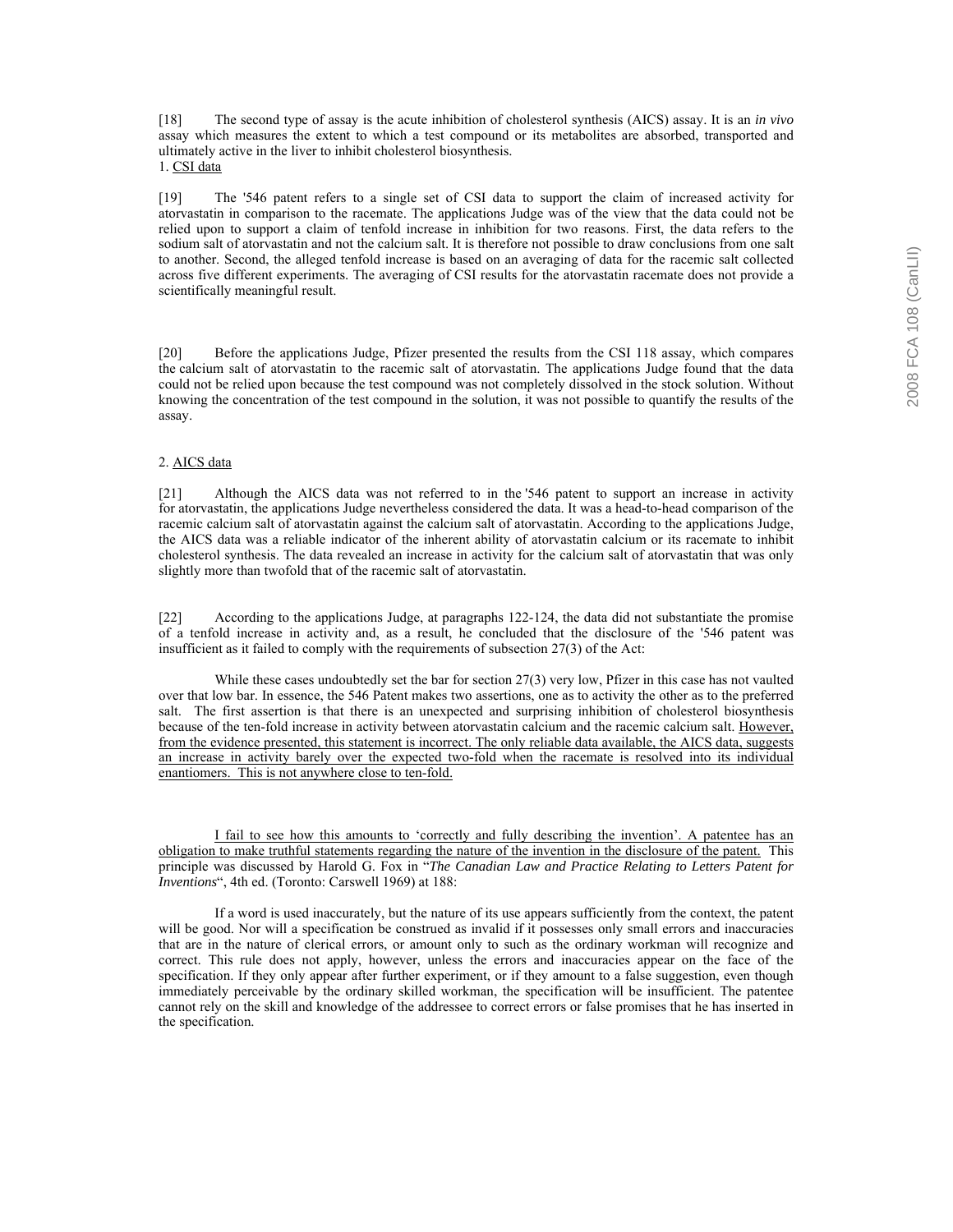Here we clearly have an <u>assertion of a ten-fold increased activity on the face of the specification. This</u> false suggestion of a ten-fold increase in activity cannot be backed up by the data provided. Accordingly, I find the 546 Patent to be invalid for failing to meet the requirements of s. 27(3) of the *Patent Act*. [Emphasis added.]

[23] Before the applications Judge, Ranbaxy also claimed that the '546 patent did not identify the physical properties of atorvastatin calcium that support the claim that it is the preferred embodiment of the invention, nor was there any data to support such a claim. Having found that the assertion of a tenfold increase in activity was not correct, the applications Judge did not find it necessary to test the assertion that the calcium salt of atorvastatin was the preferred embodiment of the invention.

[24] As the applications Judge found that Pfizer did not prove that the allegation of insufficiency was unjustified, he did not consider the other allegations of invalidity raised by Ranbaxy in its NOA.

# THE RELEVANT LEGISTATION

[25] Subsection 27(3) of the Act reads as follows:

**27.**  $(1)$   $\dots$ 

(3) The specification of an invention must

(*a*) correctly and fully describe the invention and its operation or use as contemplated by the inventor;

 (*b*) set out clearly the various steps in a process, or the method of constructing, making, compounding or using a machine, manufacture or composition of matter, in such full, clear, concise and exact terms as to enable any person skilled in the art or science to which it pertains, or with which it is most closely connected, to make, construct, compound or use it;

 (*c*) in the case of a machine, explain the principle of the machine and the best mode in which the inventor has contemplated the application of that principle; and

 (*d*) in the case of a process, explain the necessary sequence, if any, of the various steps, so as to distinguish the invention from other inventions.

# THE ISSUES

[26] This appeal raises the following issues:

1. What is the applicable standard of review?

2. Did the applications Judge err in dismissing the application for insufficiency?

3. Are the allegations of invalidity for obviousness, anticipation or double patenting justified? PFIZER'S SUBMISSIONS

[27] Pfizer submits that the applications Judge made the following errors:

1. He erroneously construed subsection 27(3) of the Act and ignored Supreme Court of Canada jurisprudence according to which a patent need not "describe in what respect the invention is new or in what way it is useful."

2. He misconstrued the teaching and promise of the patent. The patent promises that the enantiomer atorvastatin possesses a surprising and unexpected superior activity over the racemic mixture in inhibiting the synthesis of cholesterol. It does not promise a specific amount of increased activity. Although the patent includes data from the CSI assay which shows a tenfold increase in activity, the CSI assay is an *in vitro* assay. There is no promise that *in vivo* atorvastatin calcium will have this level of increase in activity.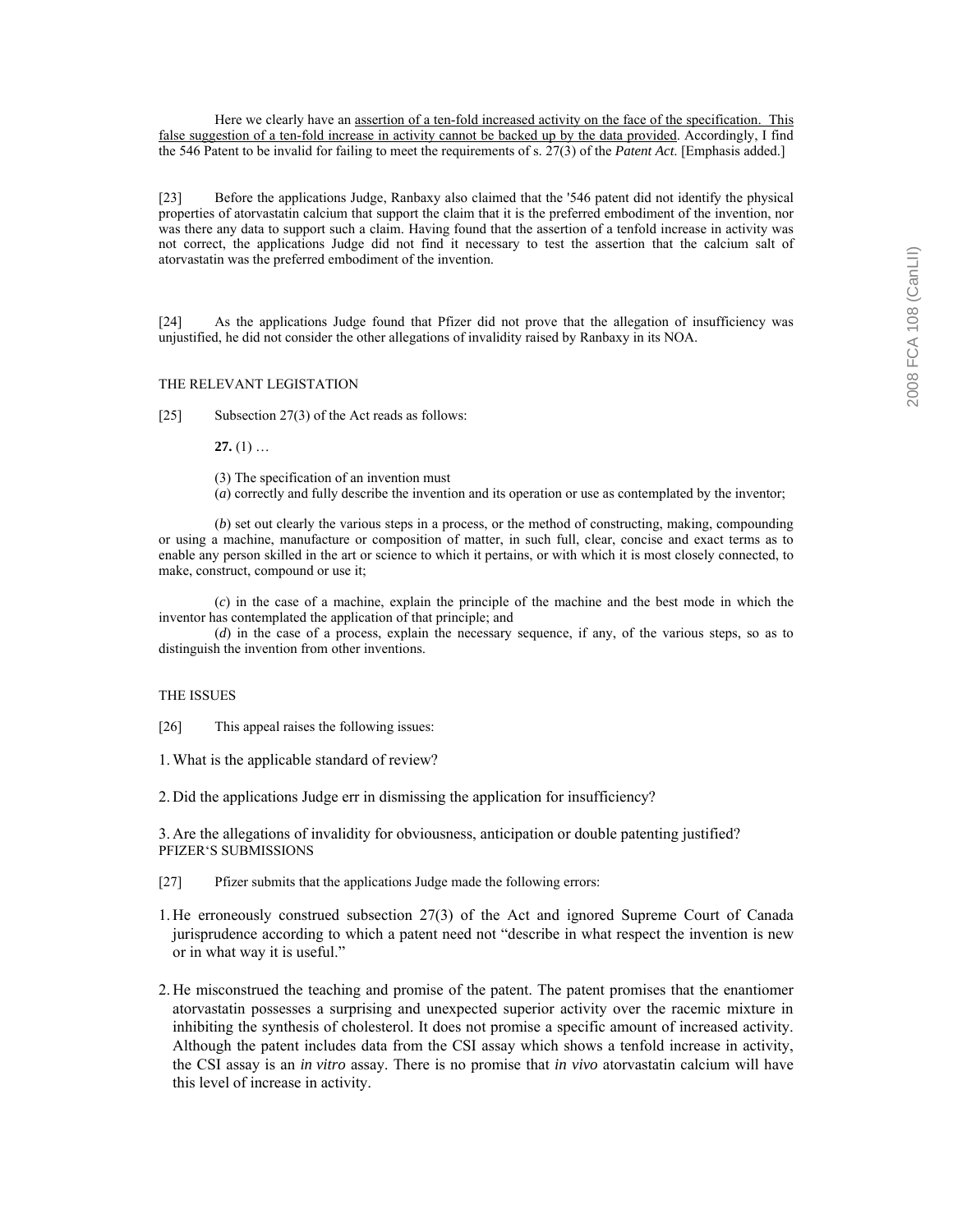- 3. He erred in rejecting the CSI data, particularly the data from the CSI 118 assay, as being unreliable. The CSI 118 assay was the best data as it was the only head-to-head experiment comparing atorvastatin calcium to its corresponding racemic mixture and opposite enantiomer. This assay illustrates an approximate tenfold increase in activity over its racemate *in vitro*. The applications Judge should not have dismissed the data on the basis that a uniform suspension of the compound in the stock solution was not obtained. Pfizerës method did not require complete dissolution of the test compound. Ranbaxy did not provide the Court with any data to disprove the results of the CSI 118 or to contradict surprising and unexpected activity of atorvastatin, despite the fact that Ranbaxy had conducted its own tests.
- 4. He erred in relying on the AICS data. AICS is not a reliable indicator of the inherent or intrinsic potency of atorvastatin. It is an *in vivo* experiment which measures the bioavailability of a compound. Even if the AICS data could be relied upon, it shows the surprising activity of the calcium salt of atorvastatin versus its racemate. Whereas only a twofold increase in activity could be expected, the AICS results revealed almost a threefold increase in activity.
- 5. He failed to properly assess the expert evidence. His role was to weigh the evidence and make findings of fact. He failed to explain why he favoured the evidence of Ranbaxyës expert witnesses.
- 6. His findings are inconsistent with those made in the *Novopharm* proceedings where he held that the '546 patent was a valid selection patent with surprising and unexpected advantages over the class from which it was selected. There is no material difference between the evidence in that case and in this case.
- [28] Pfizer also submits that the other grounds of invalidity raised by Ranbaxy in its NOA are unjustified.

# RANBAXYëS SUBMISSIONS

[29] Ranbaxy disagrees with Pfizerës position and argues that the applications Judge did not err in finding that the allegation of invalidity for insufficiency was justified.

- 1. He applied the correct legal test when considering the law of insufficiency.
- 2. He made no error in finding that the '546 patent promises that atorvastatin is tenfold more active than its racemate.
- 3. He made no error in finding that the data before him did not support the promise of a tenfold increase in activity.
- 4. He made no error in concluding that the '546 patent was insufficient on the basis that the promised tenfold advantage did not exist.
- 5. His decision is not inconsistent with his earlier ruling in the *Novopharm* proceedings. There were marked differences between the records in the two cases.
- [30] Ranbaxy further submits that the other allegations of invalidity set out in the NOA are justified.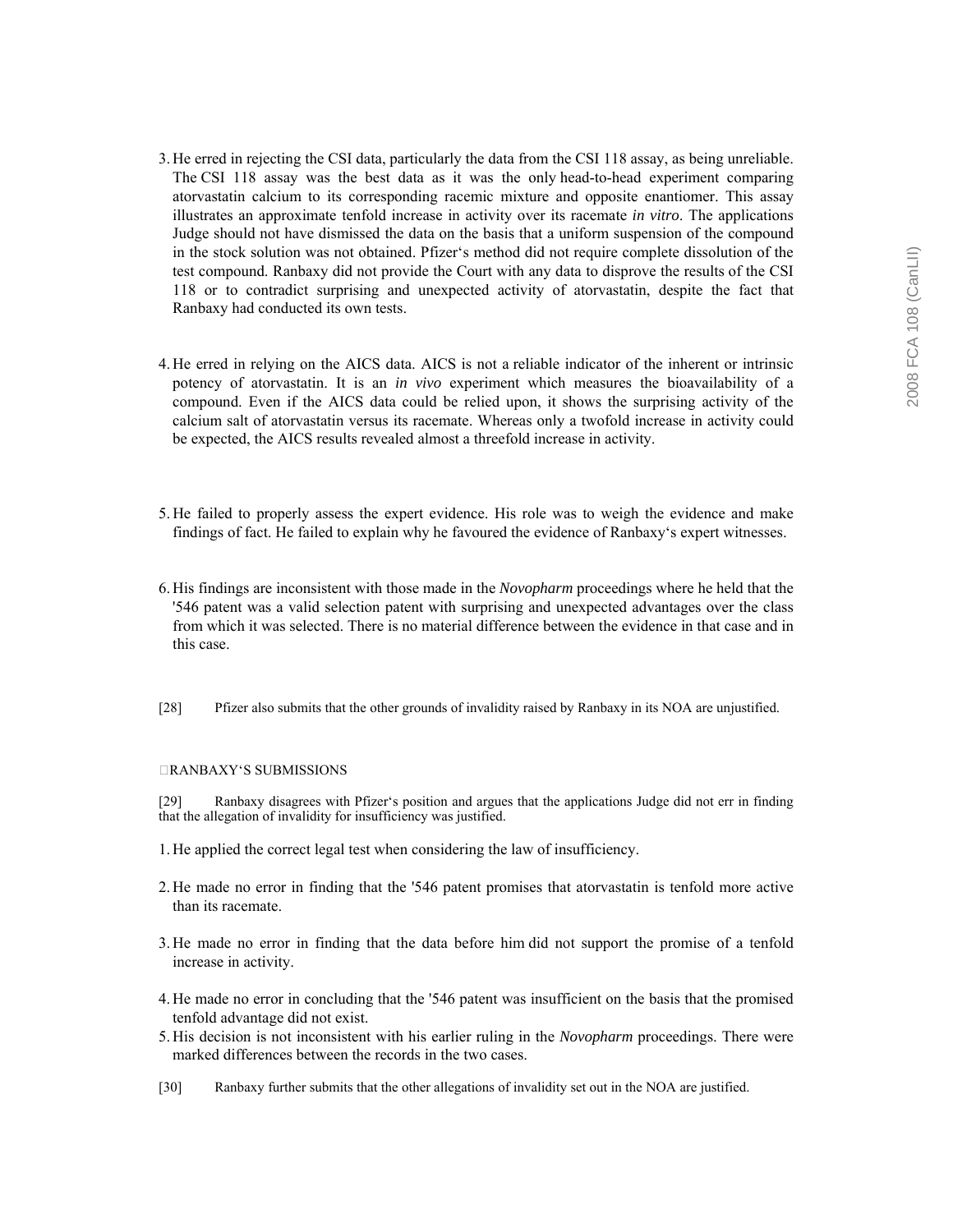#### ANALYSIS

#### 1. What is the applicable standard of review?

[31] The characterization of the applicable legal test is a question of law, reviewable on the correctness standard: *Housen v. Nikolaisen*, [2002] 2 S.C.R. 235. The construction of a patent is also a question of law reviewable on the same standard: *Whirlpool Corp. v. Camco Inc.*, [2000] 2 S.C.R. 1067, at paragraph 76.

## 2. Did the applications Judge err in dismissing the application for insufficiency?

[32] For the reasons that follow, I conclude that the applications Judge was incorrect in dismissing Pfizer's application on the basis of insufficiency. He mischaracterized the scope of the disclosure requirement under subsection 27(3) of the Act and, in so doing, allowed Ranbaxy to attack, through an alternative means, the patent's utility, novelty and/or obviousness. His reasoning is inconsistent with the purpose of subsection 27(3).

## (A) Disclosure requirement under the Act

[33] Subsection 27(3) of the Act provides that the specification of an invention (which includes both the disclosure and the claims in the patent) must:

**27.** (3)  $\dots$ 

(*a*) correctly and fully describe the invention and its operation or use as contemplated by the inventor;

 (*b*) set out clearly the various steps in a process, or the method of constructing, making, compounding or using a machine, manufacture or composition of matter, in such full, clear, concise and exact terms as to enable any person skilled in the art or science to which it pertains, or with which it is most closely connected, to make, construct, compound or use it;

 (*c*) in the case of a machine, explain the principle of the machine and the best mode in which the inventor has contemplated the application of that principle; and

 (*d*) in the case of a process, explain the necessary sequence, if any, of the various steps, so as to distinguish the invention from other inventions.

# (i) Purpose of subsection 27(3)

[34] The disclosure requirement under the Act lies at the heart of the whole patent system: see *Consolboard Inc. v. MacMillan Bloedel (Sask). Ltd.*, [1981] 1 S.C.R. 504, at page 517; *Pioneer Hi Bred Ltd. v. Canada (Commissioner of Patents)*, [1989] 1 S.C.R. 1623, at page 1636. The granting of a patent is akin to a contract between the Crown and the inventor in which the latter receives an exclusive right to exploit his invention for a certain period in exchange for complete disclosure to the public of the invention and the way in which it operates: see *Pioneer Hi Bred*, at page 1636. The description of the invention is therefore the *quid pro quo* for which the inventor is given a monopoly for a limited term of years on the invention: see *Consolboard*, at page 517. The Supreme Court has referred with approval (for example, in *Consolboard*, at page 517; in *Pioneer Hi Bred*, at page 1636) to the following passage by Harold G. Fox in *The Canadian Patent Law and Practice Relating to Letters Patent for Inventions*, 4th ed. (1969), at page 163:

The consideration for the grant is double: first, there must be a new and useful invention, and secondly, the inventor must, in return for the grant of a patent, give to the public an adequate description of the invention with sufficiently complete and accurate details as will enable a workman, skilled in the art to which the invention relates, to construct or use that invention when the period of the monopoly has expired. The function of the description contained in the specification is both to enable the construction and use of the devices contained therein after the expiry of the patent, and also to enable others to ascertain with some measure of exactness the boundaries of the exclusive privilege upon which they may not trespass during the exercise of the grant. [Emphasis added.]

(ii) Scope of subsection 27(3)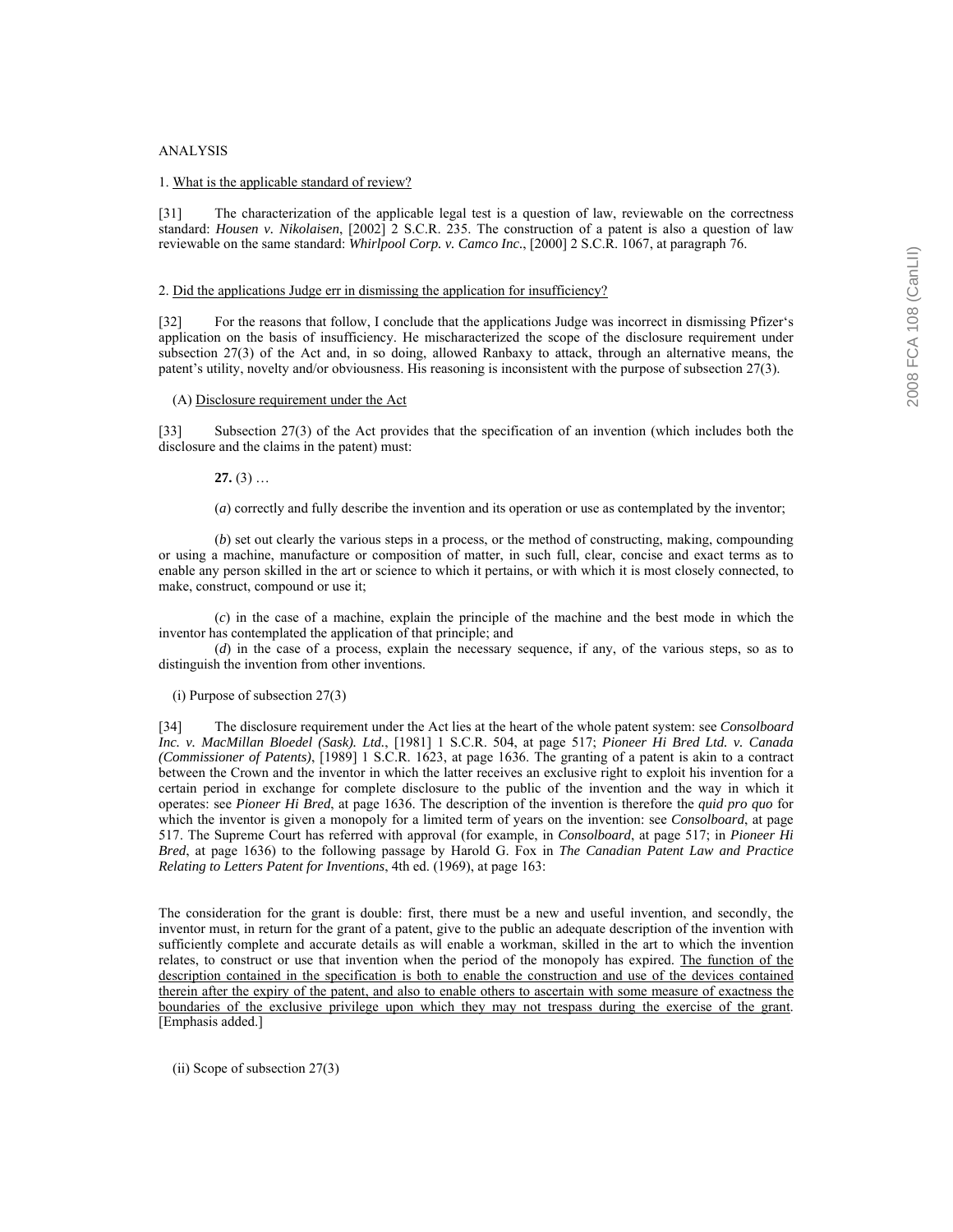[35] In *Pioneer Hi Bred*, at page 1638, the Supreme Court of Canada explained the scope of subsection 27(3) as follows:

The applicant must disclose everything that is essential for the invention to function properly. To be complete, it must meet two conditions: it must describe the invention and define the way it is produced or built (Thorson P. in *Minerals Separation North American Corp. v. Noranda Mines Ltd*., [1947] Ex. C.R. 306, at p. 316). The applicant must define the nature of the invention and describe how it is put into operation. A failure to meet the first condition would invalidate the application for ambiguity, while a failure to meet the second invalidates it for insufficiency. The description must be such as to enable a person skilled in the art or the field of the invention to produce it using only the instructions contained in the disclosure (Pigeon J. in *Burton Parsons Chemicals Inc. v. Hewlett- Packard (Canada) Ltd*., [1976] 1 S.C.R. 555, at p. 563; *Monsanto Co. v. Commissioner of Patents*, [1979] 2 S.C.R. 1108, at p. 1113) and once the monopoly period is over, to use the invention as successfully as the inventor could at the time of his application (*Minerals Separation*, *supra*, at p. 316).

[36] In *Hughes & Woodley on Patents*, 2nd ed., Volume 1, at page 346, the authors describe the requirement that a disclosure be sufficient as follows:

Insufficiency is directed to whether the specification is sufficient to enable a person skilled in the art to understand how the subject matter of the patent is to be made $\ldots$ . An allegation of insufficiency is a technical attack that should not operate to defeat a patent for a meritorious invention; such attack will succeed where a person skilled in the art could not put the invention into practice. [Emphasis added.]

[37] Subsection 27(3) of the Act does not require that a patentee explain how well his invention works in comparison to other inventions. He is not required to describe in what respect his invention is new or useful, nor is he obliged to "extol the effect or advantage of his discovery, if he describes his invention so as to produce it": see *Consolboard*, at page 526.

(iii) Selection patents

[38] The law with respect to selection patents was explained by this Court in *Pfizer Canada Inc. v. Canada (Minister of Health)*, [2007] 2 F.C.R. 137 (F.C.A.), where, at paragraphs 3-5, Malone J.A. stated:

There are two general classes of chemical patents. The first is the 'originating patent' where there is an originating invention involving the discovery of a new reaction or a new compound. The second is the "selection patent", which is based on a selection from related compounds derived from the original compound and which have been described in general terms and claimed in the originating patent (see *In re I.G. Farbenindustrie A.G.'s Patents* (1930), 47 R.P.C. 283 (Ch.D.), at page 321, *per* Maugham J.).

 While there is little Canadian jurisprudence on the subject of selection patents, its elements are well defined in *I.G. Farbenindustrie*. Lord Diplock cited this decision with approval in the House of Lords where he stated that the "inventive step in a selection patent lies in the discovery that one or more members of a previously known class of products possess some special advantage for a particular purpose which could not be predicted before the discovery was made<sup>"</sup>(see *Beecham Group Ltd. v. Bristol Laboratories International S.A.*, [1978] R.P.C. 521 (H.L.), at page 579). All claimed members of the known class must have the advantage and the advantage must not be one that those skilled in the art would expect to find in a large number of the previously disclosed class (i.e. a quality of special character) (see *I.G. Farbenindustrie*, at page 323).

 Selection patents exist to encourage researchers to further use their inventive skills so as to discover new advantages for compounds within the known class. A selection patent can be claimed for a selection from a class of thousands or for a selection of one out of two (see for example *I.G. Farbenindustrie*, at page 323 and *E.I. Du Pont de Nemours & Co (Witsiepse's) Application*, [1982] F.S.R. 303 (H.L), at page 310). [Emphasis added.]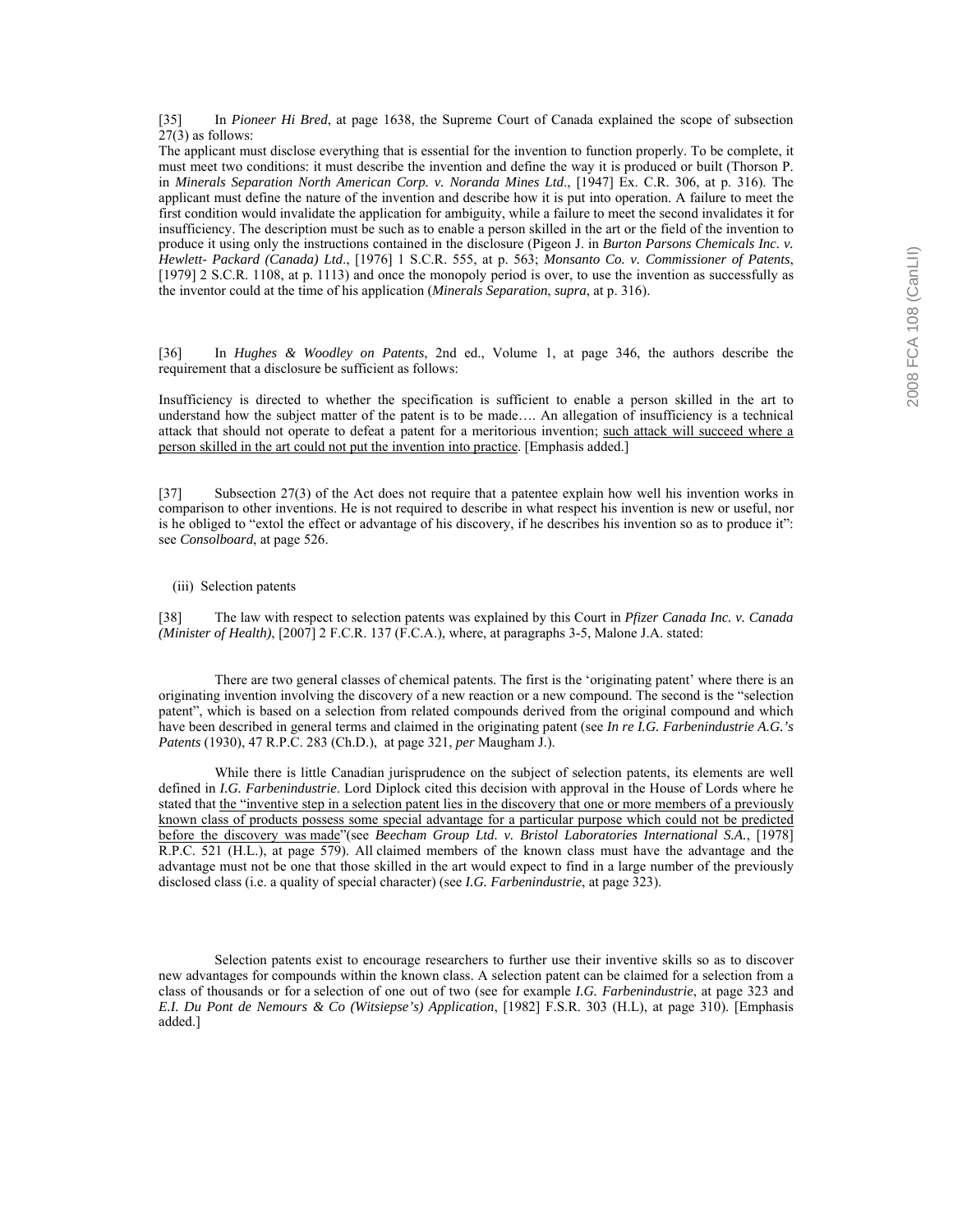[39] In *Beecham Group Ltd. v. Bristol Laboratories International S.A.*, [1978] R.P.C. 521 (H.L.), at page 579, Lord Diplock stated, in respect of selection patents, that "the quid pro quo for the monopoly granted to the inventor is the public disclosure by him in his specification of the special advantages that the selected members of the class possess<sup>"</sup> (emphasis added). This passage has been cited with approval by the Federal Court on a number of occasions: see *Novopharm*, at paragraph 49; *Sanofi-Synthelabo Canada Inc. v. Apotex Inc.* (2005), 39 C.P.R. (4th) 202 (F.C.), at paragraph 56.

[40] Furthermore, in *Patent Law of Canada* (Gordon F. Henderson ed., Carswell Legal Publications, 1994), the learned authors write at pages 211-212:

Where the invention consists of the selection of one or more members of a previously known group, based upon the discovery that the selected members have a previously unknown advantage over the others, the advantage must be disclosed in the specification in order to make full disclosure of the invention. As in other cases, however, what is claimed is not the advantage but the selected members.... [Emphasis added.]

[41] Section 11.12 of the current edition of the *Manual of Patent Office Practice* [Canadian Intellectual Property Office, 2006] has this to say on the topic of selection patents:

A selection from members of a previously known class of substances may be patentable if the substance selected is unobvious and affords a new and useful result. There must be a special advantage arising from the selected substances and <u>any advantage, novel property or use must be fully characterized in the description</u>. The substance should be defined in an explicit manner within the claim. [Emphasis added.]

[42] The above passages suggest that the disclosure requirement may be a bit more onerous for selection patents. This Court has considered selection patents in only two cases. It did not, however, in either case, suggest that a higher level of disclosure was required: see *Pfizer Canada Inc. v. Canada (Minister of Health)*, [2007] 2 F.C.R. 137 (F.C.A.); *Sanofi-Synthelabo Canada Inc. v. Apotex Inc.* (2006), 282 D.L.R. (4th) 179 (F.C.A.).

[43] In the present matter, von Finkenstein J. did not characterize the '546 patent as a selection patent. However, in the *Novopharm* proceedings, he did find that the '546 patent was a valid selection patent (at paragraph 96). Although the *Novopharm* decision was appealed and the case was heard by this Court, the parties settled the matter before a decision was rendered.

[44] In these proceedings, Pfizer asserts that the '546 patent is a selection patent. Ranbaxy, on the other hand, takes an entirely different view. At paragraph 13 of its memorandum, it states:

Ö Pfizer argues that claim 6 of the 546 Patent is a selection from the genus of compounds claimed in the 893 Patent. In making this argument, Pfizer disregards that the 893 Patent specifically claims, in claim 5, the lactone version of the racemate of atorvastatin.

[45] Ranbaxyës argument seems to be that the '546 patent is not a selection patent since it claims compounds covered by another patent. This position disregards the fact that selecting a narrow class of compounds covered by a genus patent is the very nature of the selection patent. Ranbaxy itself refers to the '546 patent as a selection later in its memorandum, at paragraph 72:

Where an inventor has purported to make a selection based on a special advantage, the inventor must describe the special advantage that makes the invention novel over the prior art.

[46] In my opinion, there can be no doubt that the '546 patent is a selection patent. It covers the lactone, acid and pharmaceutically acceptable salts of atorvastatin, one of the many compounds covered by the '768 and '893 patents. The basis for the patent is that the compounds claimed therein display a special advantage, namely the surprising and unexpected inhibition of cholesterol biosynthesis, i.e. greater than twofold. The calcium salt of atorvastatin, the compound specifically covered by claim 6, is the preferred embodiment of the invention: see '546 patent, appeal book, Volume 1, page 91.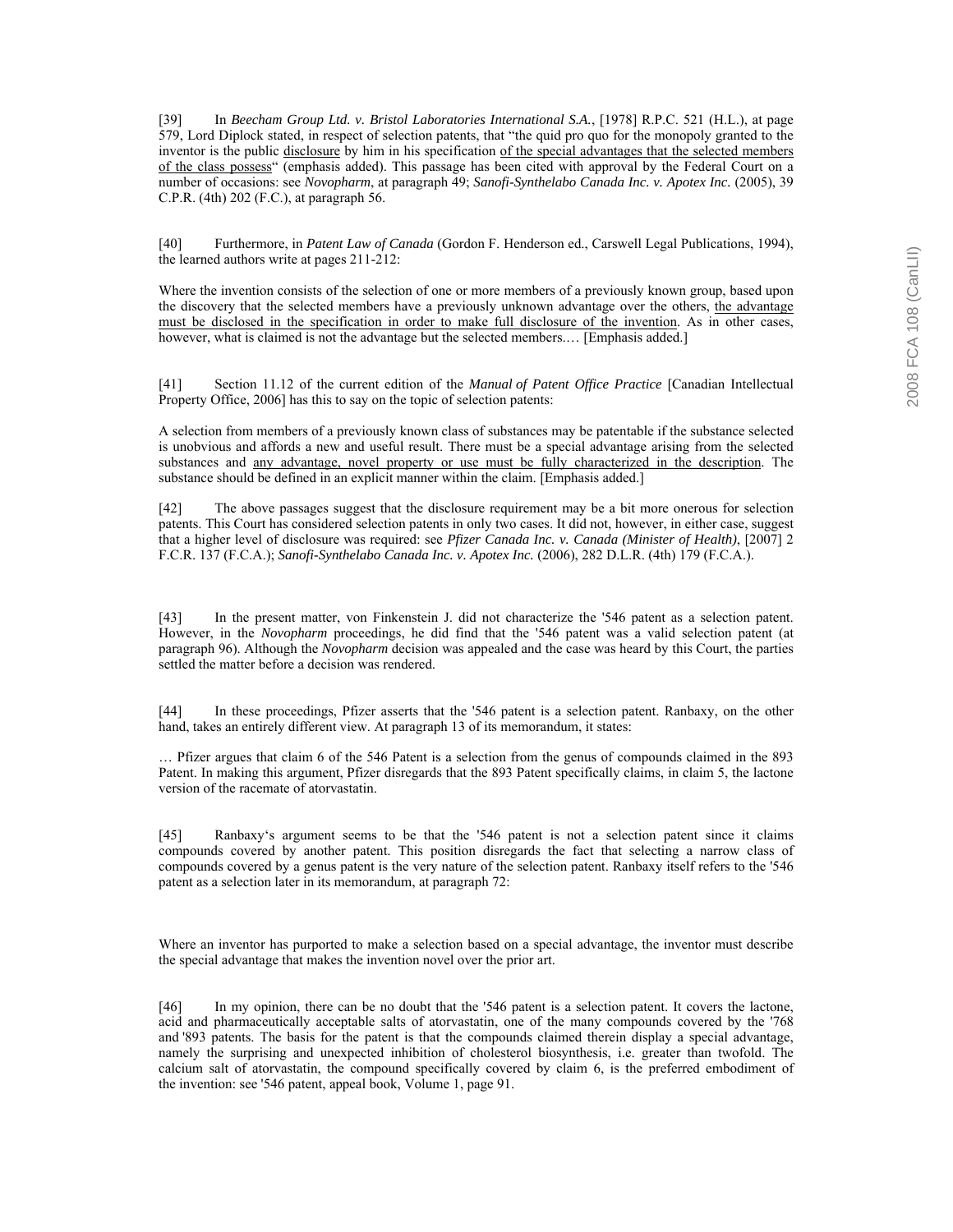#### (B) Disclosure in the '546 patent

[47] The paragraphs of the '546 patent which are relevant to the promise of an increase in inhibition of cholesterol biosynthesis for atorvastatin read as follows (appeal book, Vol. 1, pages 91, 92 and 99):

#### BACKGROUND OF THE INVENTION

Trans-([plus or minus])-5-(4-fluorophenyl)-2-

(1-methylethyl)-N,4-diphenyl-1-[2-tetrahydro-4-hydroxy-6-oxo-2H-pyran-2-yl)ethyl]-1H-pyrrole-3 carboxamide are among compounds of U.S. Patent No. 4,681,893 having usefulness as inhibitors of cholesterol biosynthesis. The compounds therein broadly include 4-hydroxypyran-2-ones and the corresponding ring-opened acids derived therefrom.

Ö

 It is now unexpectedly found that the enantiomer having the R form of the ring-opened acid of trans-5-(4-fluorophenyl)-2-(1-methylethyl)-N,4-diphenyl-1-[2-tetrahydro-4-hydroxy-6-oxo-2H-pyran-2 yl)ethyl]-1H-pyrrole-3-ca rboxamide; that is [R-(R\*,R\*)]-2-(4-fluorophenyl)-β, δ-dihydroxy-5-(1-methylethyl)- 3-phenyl-4-[phenyl amino)carbonyl]-1H-pyrrole-1-heptanoic acid, provides surprising inhibition of the biosynthesis of cholesterol.

 However, an ordinarily skilled artisan may not predict the unexpected and surprising inhibition of cholesterol biosynthesis of the present invention in view of the disclosures.

 $\ddotsc$ 

# DETAILED DESCRIPTION OF THE INVENTION Ö

 $\ddotsc$ 

 The compounds according to the present invention and especially according to the compound of the formula I inhibit the biosynthesis of cholesterol as found in the CSI screen that is disclosed in U.S. Patent No. 4,681,893. The CSI data of the compound I, its enantiomer the compound II and the racemate of these two compounds are as follows:

| <b>COMPOUND</b>       | CI <sub>50</sub> (micromoles/liter) |
|-----------------------|-------------------------------------|
| $[R-(R^*R^*)]$ isomer | 0.0044                              |
| $[S-(R^*R^*)]$ isomer | 0.44                                |
| Racemate              | 0.045                               |

 Accordingly, the present invention is the pharmaceutical composition prepared from the compound of the formula I or II or pharmaceutically acceptable salts thereof.

These compounds are prepared as described in U.S. Patent No. 4,681,893. [Emphasis added.]

[48] As to salt selection, the disclosure of the '546 patent provides (appeal book, vol. 1, page 95):

 Appropriate pharmaceutically acceptable salts within the scope of the invention are those derived from bases such as sodium hydroxide, potassium hydroxide, lithium hydroxide, calcium hydroxide, 1-deoxy-2(Methylamino)-D-glucitol, magnesium hydroxide, zinc hydroxide, aluminium hydroxide, ferrous or ferric hydroxide, ammonium hydroxide or organic amines such as N-methylglucamine, choline, arginine and the like. Preferably, the lithium, calcium, magnesium, aluminium and ferrous or ferric salts are prepared from the sodium or potassium salt by adding the appropriate reagent to a solution of the sodium or potassium salt, i.e., addition of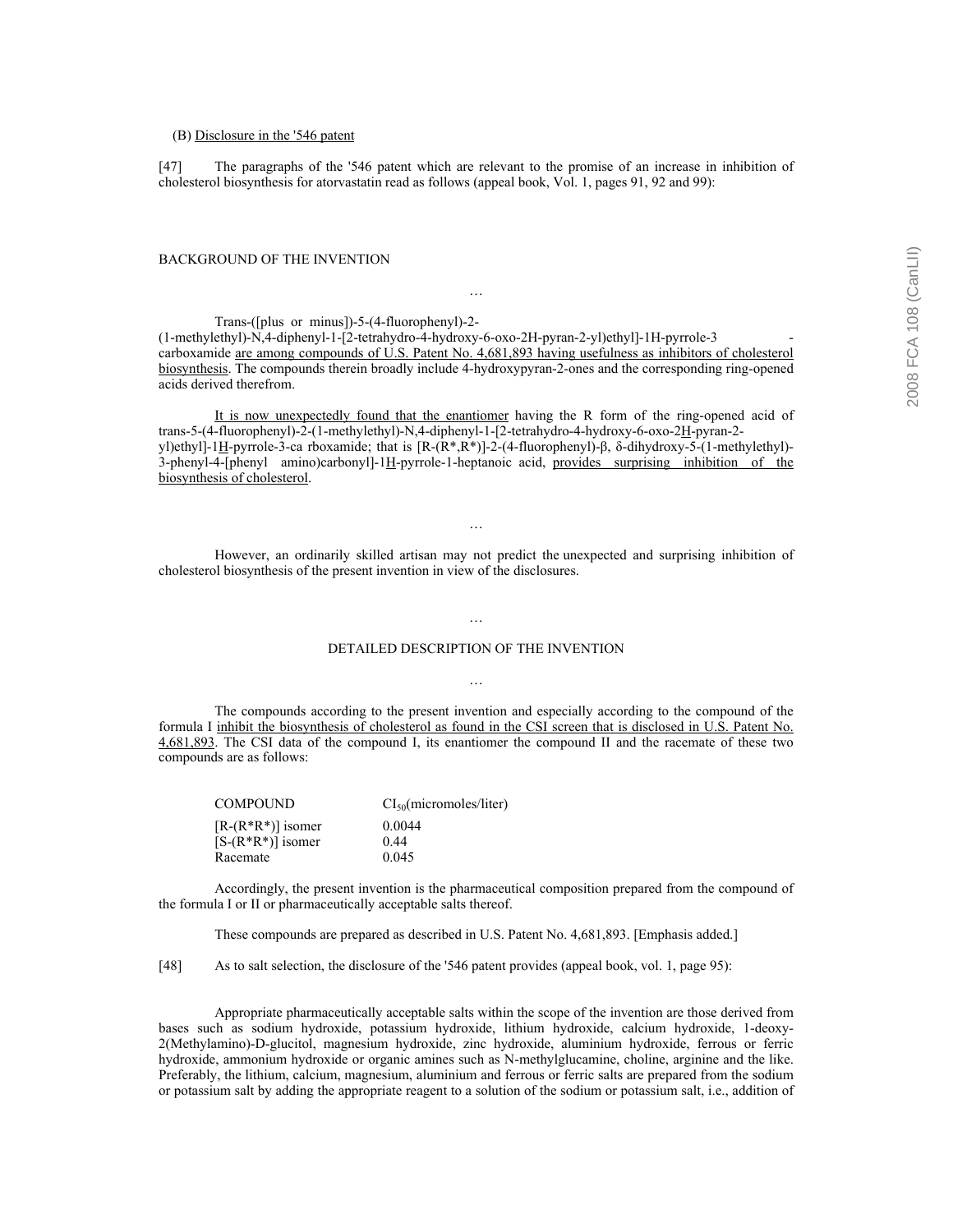calcium chloride to a solution of the sodium or potassium salt of the compound of the formula I will give the calcium salt thereof.

 The most preferred embodiment of the present invention is [R-(R\*R\*)]-2-(4-fluorophenyl)-β,δdihydroxy-5-(1-methylethyl)-3-phenyl-4-[(phenyl amino)carbonyl]-1H-pyrrole-1-heptanoic acid, hemicalcium salt. [Emphasis added.]

 $\ddotsc$ 

## (C) Allegations of insufficiency in the NOA

[49] In its NOA, Ranbaxy alleges that "the 546 patent is invalid on the basis of insufficient support" (appeal book, Volume 1, page 234). The relevant passages appear at pages 20 and 21 of the NOA (appeal book, Volume 1, pages 243 and 244):

The disclosure of the 546 patent is not sufficient to correctly or fully describe the invention being claimed contrary to ss. 27(3) and 34(1) of the *Patent Act*, R.S.C. 1985, c. P-4 as amended. The disclosure does not support there being any novel or inventive aspect as claimed.

The background in the 546 patent asserts at page 1, lines 14 to 22 that "it is now unexpectedly found that the enantiomer having the R form of the ring-opened acid of the [lactone]; that is [atorvastatin acid], provides surprising inhibition of the biosynthesis of cholesterol.

The only support for the allegation that the described invention has surprising and unexpected properties is a single set of CSI data allegedly relating to the effectiveness of each of the two trans-enantiomers and the transracemate shown at page 8, lines 12 to 16, as follows:

| <b>COMPOUND</b>       | CI <sub>50</sub> (micromoles/liter) |
|-----------------------|-------------------------------------|
| $[R-(R^*R^*)]$ isomer | 0.0044                              |
| $[S-(R^*R^*)]$ isomer | 0.44                                |
| Racemate              | 0.045                               |

Evidence presented in the U.S. trial, held at the end of 2004 in Delaware on the corresponding U.S. patent (5,273,995), by Dr. Scallen, showed that the above table is not representative of all the data collected by Pfizer, and also showed that the CSI experiments were not conducted properly. Ranbaxy relies on the non-confidential transcript of the evidence given by Dr. Scallen at the U.S. trial of *Pfizer, Inc., et al, v. Ranbaxy Laboratories et al.*, Court File number 03-209-JJF, on December 3, 2004.

Dr. Scallen testified that the test results included in the 546 patent were limited to a non-representative, incomplete selection of *in vitro* CSI experiments. Specifically, Dr. Scallen testified that when all, or any, representative selection of the CSI experiments conducted by Pfizer are considered, the data as a whole showed tremendous variability, [*sic*] cannot draw scientifically valid conclusions from the data as a whole. In the words of Dr. Scallen, "one can't do science under those circumstances".

Moreover, as explained Dr. Scallen, Pfizer has conducted more reliable *in vitro* AICS experiments which were not included in the 546 Patent. Dr. Scallen testified that these ACIS experiments showed an approximately twofold difference between the racemate and the  $R-(R^*R^*)$  enantiomer. Dr. Scallen testified that his conclusions on the AICS data [*sic*] with conclusions drawn by Pfizer, in internal memoranda, after review of the same data. Dr. Scallen testified that his conclusions were consistent with the conclusions drawn by Pfizer that, as expected, the atorvastatin calcium is twofold more potent that the racemic calcium salt which contains 40% inactive isomer.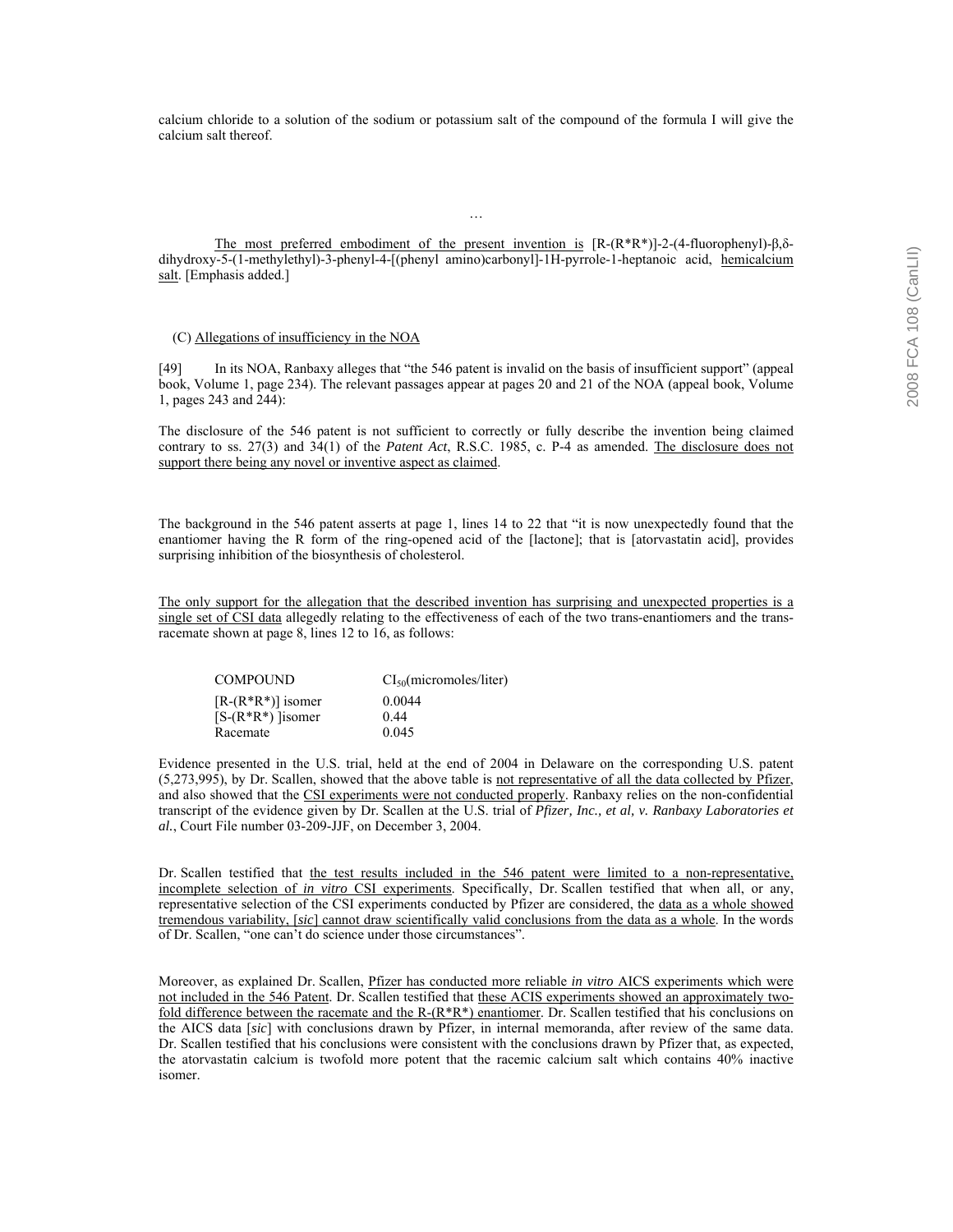Ranbaxy also notes that Pfizer did not call the Pfizer employee who conducted the AICS tests to testify at trial. That employee concluded, based on the two *in vivo* experiments, that the R-(R\*R\*) enantiomer was only twice as active as the racemate, and that the result was not surprising and unexpected.

The inventor has access to all CSI, COR and AICS data and apparently chose only unrepresentative parts of that data to support the alleged "surprising" activity of the R enantiomer. [Emphasis added.]

[50] Ranbaxy challenges the promise made by Pfizer in the '546 patent that atorvastatin displays unexpected and surprising increase in activity over the racemate. It does so by attacking the reliability of the data that underlies this promise. More specifically, Ranbaxy claims that the only support for the allegation that the described invention has surprising and unexpected properties is a single set of CSI data which is not representative of all the data collected by Pfizer through CSI experiments. The CSI data as a whole showed tremendous variability and was not reliable. The data obtained by Pfizer from AICS experiments, which was not included in the '546 patent, was more reliable and revealed only a twofold difference between atorvastatin and its racemate.

[51] These allegations, although placed under a heading entitled "sufficiency" in the NOA, have, in my respectful view, nothing to do with the disclosure requirement under subsection 27(3) of the Act. Rather, they are relevant to an analysis of the utility, novelty and/or obviousness of a patent. This is clear from the first paragraph of the NOA cited above, according to which "[t]he disclosure does not support there being any novel or inventive aspect as claimedî. What Ranbaxy is really challenging in its NOA under the heading of ìsufficiencyî is the fact that Pfizer obtained a selection patent without having provided reliable data showing that the narrow class of compounds selected was better than the compounds covered by the genus patent.

#### (D) Errors of the applications Judge

[52] In my view, the applications Judge erred in two respects. First, he erred in construing the '546 patent as promising a tenfold increase in activity for atorvastatin as compared to its racemate. Second, he erred in focusing his subsection 27(3) analysis on whether the data substantiates the promise made by the patent.

# (i) Construction of the patent

[53] The decision in *American Cyanamid v. Ethicon Limited*, [1979] R.P.C. 215 (Ch. D.), at page 261 stands for the proposition that although a patentee is not obligated to promise a result in the patent, if he does make such a promise, he will be held to it.

[54] The applications Judge was incorrect in construing the '546 patent as promising a tenfold increase in activity for atorvastatin as opposed to the racemate. Rather, the promise is that the compounds covered have an "unexpected and surprising inhibition of biosynthesis of cholesterol", i.e. greater than twofold (appeal book, Volume 1, page 92). Although the '546 patent goes on to refer to CSI data set out in a table in support of this promise, in my opinion, the data is merely illustrative of the magnitude of this promise *in vitro*.

[55] Because a patent is notionally addressed to a person skilled in the art, its claims must be construed purposively, through the eyes of a person skilled in the art: see *Whirlpool*, at paragraph 49; and *Consolboard*, at page 521. A person skilled in the art will be interested in whether the compounds claimed by the '546 patent have increased activity *in vivo*. They will know that CSI data, which represents the activity of a compound *in vitro*, does not reflect the activity of the compound *in vivo*. They will not read the patent as promising the exact increase in activity that is set out in the CSI data table. I cannot accept Ranbaxy's argument that "the patentee" intended the data set out in the patent to promise a ten-fold increase in inhibiting the biosynthesis of cholesterol in humans, not just in a test tube" (Ranbaxy's memorandum, paragraph 23).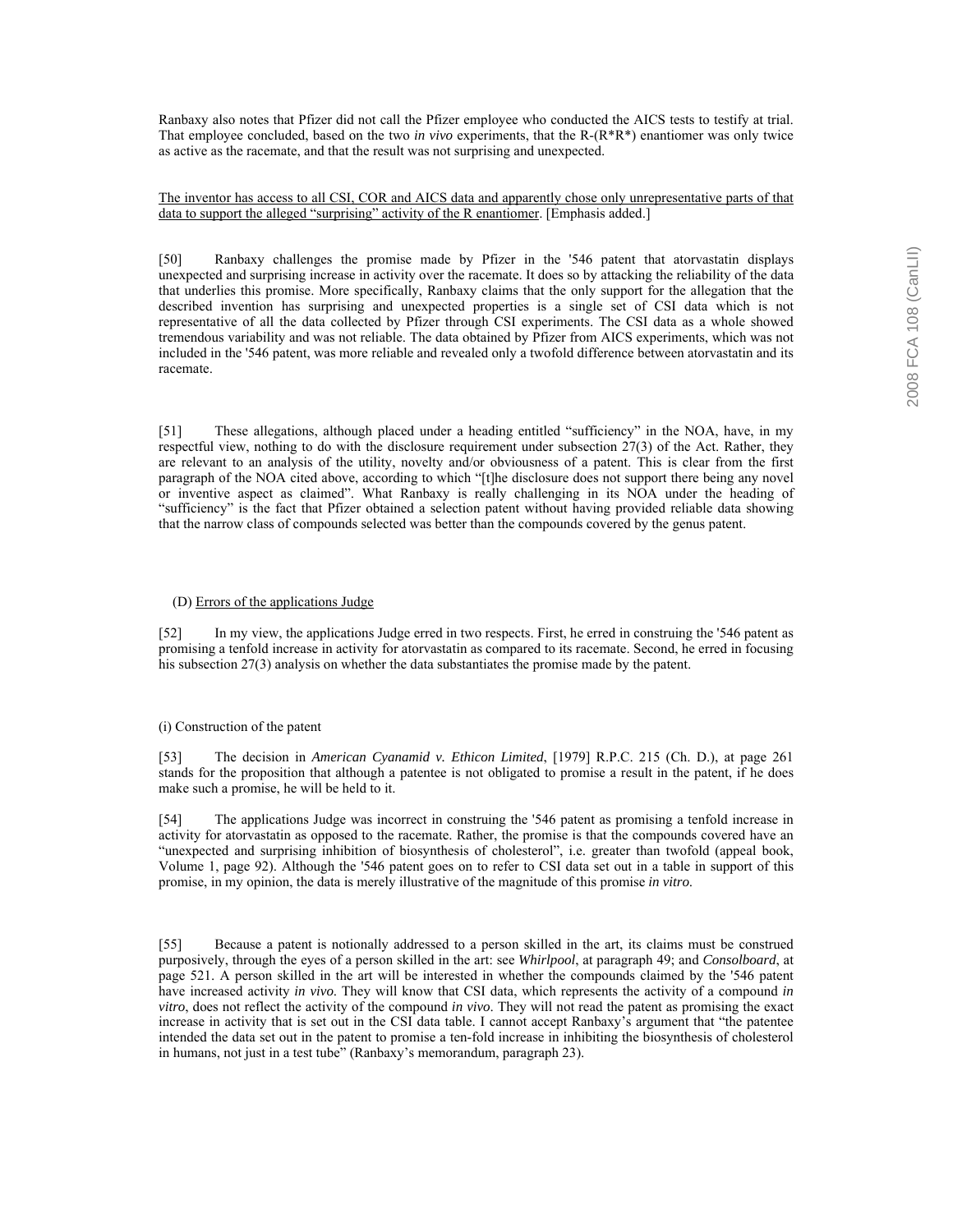(ii) Subsection 27(3) analysis

[56] The applications Judge was wrong in interpreting the disclosure requirement of subsection 27(3) of the Act as requiring that a patentee back up his invention by data. By so doing, he confused the requirements that an invention be new, useful and non-obvious with the requirement under subsection 27(3) that the specification disclose the "use" to which the inventor conceived the invention could be put: see *Consolboard*, at page 527. Whether or not a patentee has obtained enough data to substantiate its invention is, in my view, an irrelevant consideration with respect to the application of subsection 27(3). An analysis thereunder is concerned with the sufficiency of the disclosure, not the sufficiency of the data underlying the invention. Allowing Ranbaxy to attack the utility, novelty and/or obviousness of the '546 patent through the disclosure requirement unduly broadens the scope of an inventor's obligation under subsection  $27(3)$  and disregards the purpose of this provision.

 $[57]$  While it is true that subsection 27(3) requires that an inventor "correctly and fully describe" his invention, this provision is concerned with ensuring that the patentee provide the information needed by the person skilled in the art to use the invention as successfully as the patentee. The Supreme Court of Canada, in *Consolboard*, at page 526, cited with approval the following passage from *R. v. American Optical Company et al.* (1950), 11 Fox Pat. C. 62, at page 85:

It is sufficient if the specification correctly and fully describes the invention and its operation or use as contemplated by the inventor, so that the public, meaning thereby persons skilled in the art, may be able, with only the specification, to use the invention as successfully as the inventor could himself. [Emphasis added.]

[58] The requirement that the specification of a patent be truthful and not be misleading is not covered by subsection 27(3), but rather by subsection 53(1) of the Act, which reads as follows:

 **53.** (1) A patent is void if any material allegation in the petition of the applicant in respect of the patent is untrue, or if the specification and drawings contain more or less than is necessary for obtaining the end for which they purport to be made, and the omission or addition is wilfully made for the purpose of misleading.

[59] Only two questions are relevant for the purpose of subsection 27(3) of the Act: What is the invention? How does it work?: see *Consolboard*, at page 520. In the case of selection patents, answering the question "What is your invention?" involves disclosing the advantages conferred by the selection. If the patent specification (disclosure and claims) answers these questions, the inventor has held his part of the bargain. In the case at bar, the '546 patent answers each of these questions.

[60] What is the invention? The invention consists of having identified an enantiomer, and in particular the calcium salt of that enantiomer, that is better at inhibiting the biosynthesis of cholesterol than would be expected, given the common knowledge and prior art at the time of application for the patent.

[61] How does it work? The '546 patent sets out the methods for producing the compounds covered by the patent.

[62] I also conclude that the fact that the '546 patent does not provide a justification as to why the calcium salt of atorvastatin is the preferred embodiment of the invention does not render the disclosure insufficient. As I have already indicated, there is no requirement that a patentee explain in the disclosure why and how his invention is useful. When read as a whole, a skilled reader would understand the patent as claiming that the calcium salt of atorvastatin is the compound covered by the '546 patent that demonstrates the most surprising and unexpected inhibition of cholesterol biosynthesis because it has the most preferred physical properties. Pfizer was not required to include in the '546 patent data which supports its statement that the calcium salt of atorvastatin is the preferred embodiment of the invention, nor was it required to explain why the calcium salt was the preferred embodiment.

(E) Conclusion on disclosure under subsection 27(3)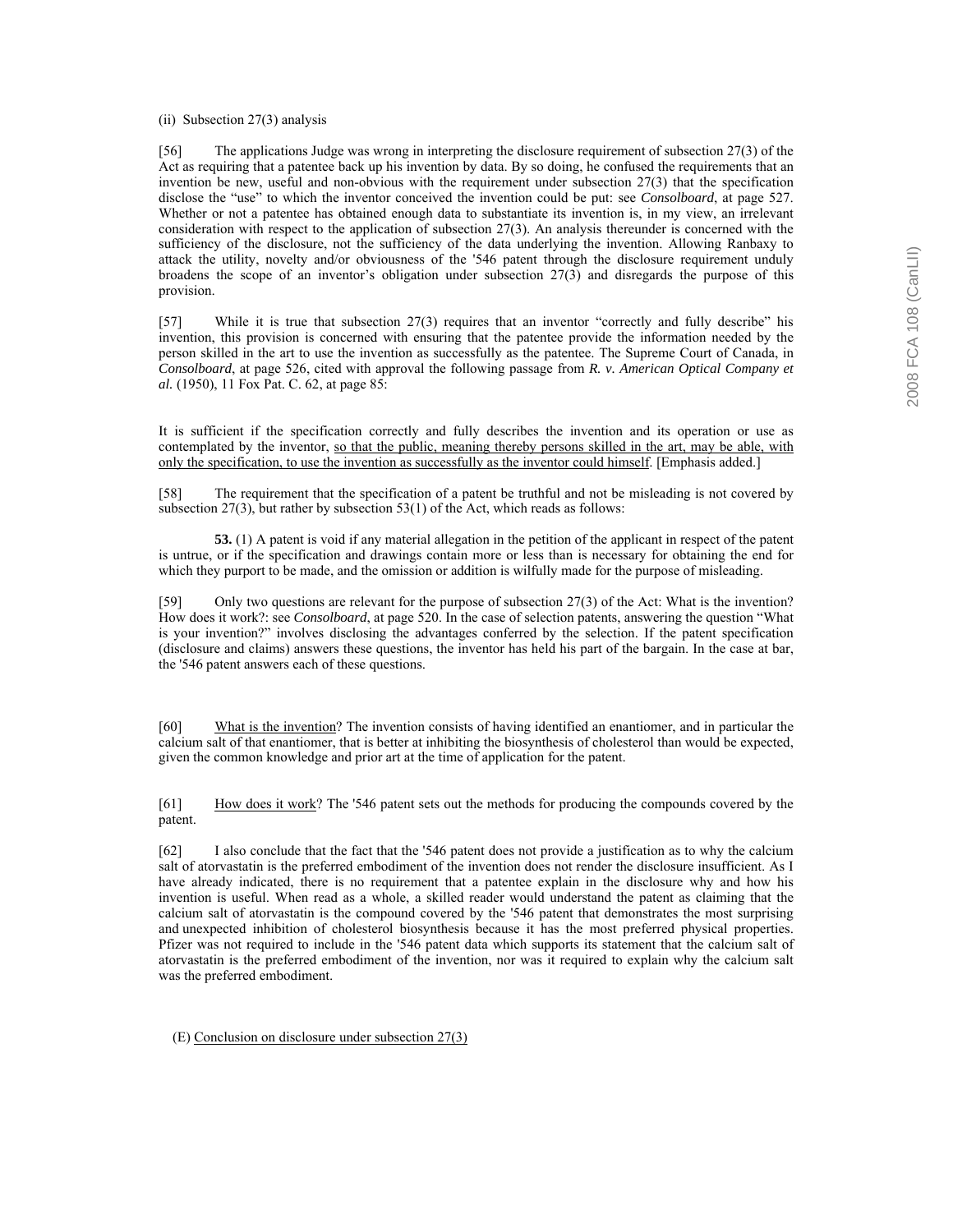[63] The applications Judge erred in construing the promise of the patent and mischaracterized the disclosure requirement under subsection 27(3) of the Act by asking whether there was sufficient data to substantiate the promise of the patent. Such an examination exceeds the scope of the provision. An attack on a selection patent on the basis that there is no data to support the claimed advantage is certainly relevant for the purposes of validity (most likely to the question of utility), but it is not relevant with respect to disclosure under subsection 27(3) of the Act.

[64] The patent must disclose the invention and how it is made. The '546 patent does this. It also discloses the advantages that underlie the selection. This, in my view, is the extent of the requirement under subsection 27(3) of the Act, the purpose of which is to allow a person skilled in the art to make full use of the invention without having to display inventive ingenuity.

# 3. Are the allegations of obviousness, double patenting and anticipation justified?

[65] I now turn to Ranbaxyës allegations of obviousness, double patenting and anticipation. Because of his conclusion in regard to the subsection 27(3) issue, the Judge made no findings as to whether Ranbaxy's allegations under these headings were justified.

[66] In its NOA, Ranbaxy alleges that the '546 patent is invalid for obviousness, double patenting and anticipation. Pfizer counters these allegations by saying that because the '546 patent is a selection patent, its validity depends solely on it having unexpected advantages over the class from which it is selected.

[67] In *Novopharm*, above, von Finckenstein J. examined the allegations of invalidity for obviousness, double patenting and anticipation with respect to the '546 patent and found that they were not justified. This conclusion was based on his finding that the '546 patent was, on its face, a valid selection patent claiming a tenfold advantage of atorvastatin over the racemate. In his view, the fact that the '546 patent was a valid selection provided a complete answer to the allegations of invalidity (see paragraphs 56 and 96 of his reasons). In so concluding, the Judge emphasized the fact that Novopharmës allegations of invalidity based on anticipation, obviousness and double patenting did not challenge the '546 patent on the ground that it was not a valid selection, nor did they challenge its utility.

[68] In the present matter, Ranbaxy challenges the validity of the '546 patent on the basis of obviousness, double patenting and anticipation, but it does not, under those headings, attack the sufficiency of the data that underlies the invention claimed in the '546 patent. I therefore reach the same conclusion reached by von Finkenstein J. in *Novopharm*, above, i.e. that the NOA does not constitute a sufficient basis upon which to challenge the data underlying the '546 patent.

[69] On its face, the '546 patent is a selection patent, the validity of which depends on it having unexpected advantages over the class from which it is selected. By failing to attack the data underlying the selection under the headings of anticipation, obviousness and double patenting, Ranbaxy has not challenged the validity of the selection. Consequently, as von Finkenstein J. held in *Novopharm*, above, there is no need to examine Ranbaxyës allegations under those headings. However, I will nonetheless say a few words regarding the issues of double patenting and anticipation.

## (i) Double patenting

[70] Ranbaxy alleges, in its NOA, that a number of the claims of the '546 patent are invalid for double patenting (appeal book, Volume 1, pages 239-240):

Canadian Patent No. 1,330,441 ("the 441 Patent"), entitled "Process for Trans-6-[2-(Substituted-Pyrrol-1YL)Alkyl] Pyran-2-One Inhibitors of Cholesterol Synthesisî, have a filing data of February 7, 1989 and priority dates of February 22, 1988 and February 1, 1989 based on U.S. Patent application Nos. 158,439 and 303,733 respectively, also issued to Warner-Lambert. The 441 Patent was filed over a year prior to the filing of the 546 Patent.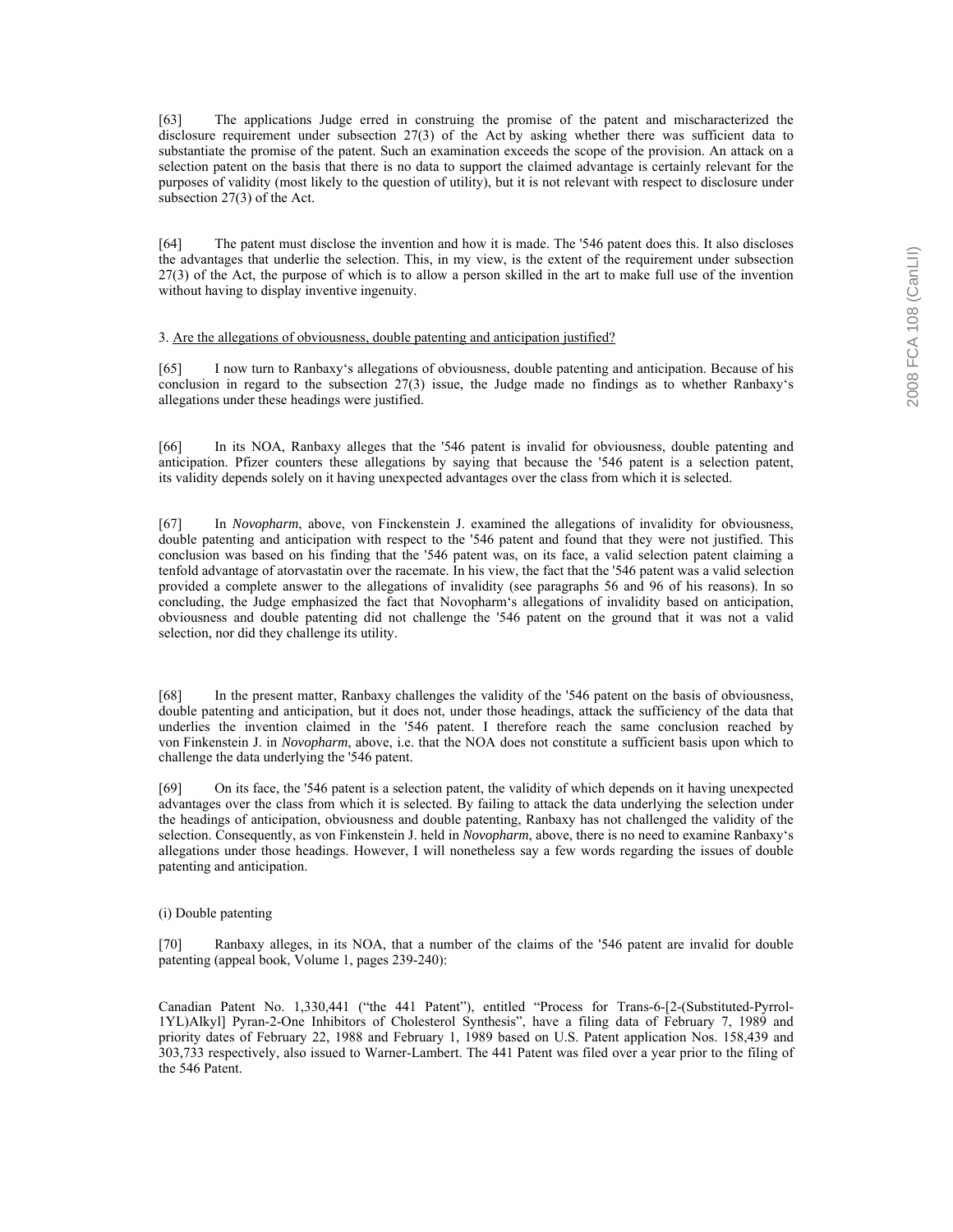The 441 Patent discloses processes for preparation of, *inter alia*, atorvastatin lactone, atorvastatin acid and pharmaceutically acceptable salts thereof. Further, the 441 Patent disclosure teaches atorvastatin acid at page 22, lines 1 to 3: "a dihydroxy acid and pharmaceutically accepted salts thereof, corresponding to the opened lactone ring of compounds of structural Formula 1".

The 441 Patent teaches at page 2, lines 2 to 7, that the processes disclosed in the 893 U.S. Patent:

 $\dots$  do not produce enantiomerically pure products. The materials produced by the earlier methods can be separated in enantiomerically pure products but the process is very expensive, time-consuming, and results in the loss of more than 50% of the starting material.

 The object of the present invention is an improved process for preparing the compounds described above by using a novel synthesis.

Example 3 of the 441 Patent teaches two step-by-step methods to produce atorvastatin lactone.

Further, the 441 Patent discloses that the  $R(R^*R^*)$  single enantiomer is particularly valuable as a hypolipidemic and hypocholesterolemic agent (page 1, I.18-25) and that it is the preferred isomer (page 44, I.33-35).

[71] Specifically with respect to claim 6 of the '546 patent, the NOA provides (appeal book, Volume 1, page 241):

As noted above, Claim 6 of the 546 Patent specifies the hemicalcium salt of atorvastatin acid recited in claim 2 of the 546 Patent. Claim 12 of the 441 Patent claims, inter alia, processes for making atorvastatin acid and pharmaceutically acceptable salts thereof. The 441 Patent (p. 20, I.16) teaches calcium salts to be pharmaceutically accepted salts. The calcium salt of atorvastatin acid would be obvious to a person skilled in the art based on the disclosure and the Monkhouse article, supra.

Accordingly, claim 6 of the 546 Patent was not patentably distinct from claim 12 of the 441 Patent. Therefore, claim 6 of the 546 Patent was without any novelty or ingenuity over claim 12 of the 441 Patent, and is invalid for double patenting.

[72] On the topic of double patenting, the NOA concludes (appeal book, Volume 1, page 241):

The compounds of the 546 Patent do not result in a further invention over and above the end products of the processes described in the 441 Patent. Thus, claims 1, 2, 3, 6, 11 and 12 of the 546 Patent do not exhibit any novelty or ingenuity over claims 12 and 14 of the 441 Patent and, therefore, claims 1, 2, 3, 6, 11 and 12 of the 546 Patent are invalid for double patenting.

[73] In its notice of application, Pfizer responds to this allegation as follows (appeal book, Volume 1, page 83):

The 441 Patent includes claims for improved process of compounds... It does not claim [compounds]... as molecules exhibiting surprisingly potent activity as inhibitors of cholesterol biosynthesis or having any other unexpected characteristics. Nor does the 441 Patent claim atorvastatin calcium as a compound exhibiting surprising potent activity as an inhibitor of cholesterol biosynthesis or having any other unexpected properties.

In addition, the allegation of double patenting based on the 441 Patent cannot be justified because the 546 Patent expires before the 441 Patent and there is thus no extension of the monopoly of the 546 Patent.

Claim 6 of the 546 Patent is patently distinct over the claims of the 441 Patent. There is no double patenting as alleged by Ranbaxy.

[74] Ranbaxyís submission, put at its simplest, is that the process claims of the '441 patent and the product claims of the '546 patent are, in reality, two aspects of the same invention. Hence, as a result, there is no ingenuity in taking the products disclosed in the '441 patent and separately patenting them in the '546 patent. Thus, the '546 patent is not patently distinct from the '441 patent.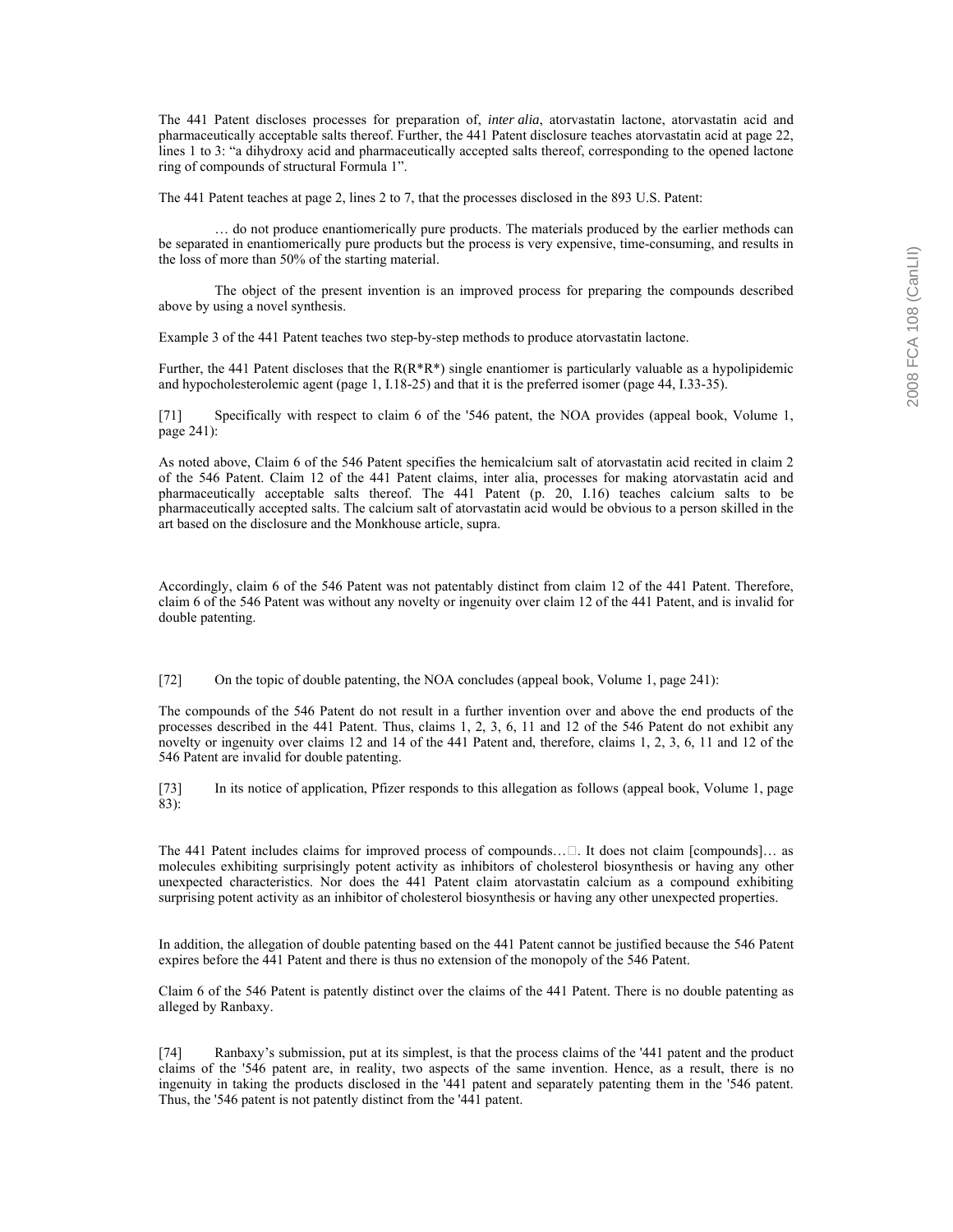[75] In *Pharmascience Inc. v. Sanofi-Aventis Canada Inc.,* [2007] 2 F.C.R. 103 (F.C.A.), at paragraphs 67- 68, Sharlow J.A. summarized the law on double patenting as follows:

 ìDouble patentingî refers to certain judge-made rules that have been devised to prevent the ìevergreeningî of patents. Evergreening is the undue extension of the statutory monopoly in a particular patent by means of a series of patents with obvious or uninventive additions (*Whirlpool Corp. v. Camco Inc.*, [2000] 2 S.C.R. 1067, at paragraph 37).

The jurisprudence has so far identified two categories of double patenting. In the first category, "same invention patentingî, two patents are the same or have an identical or conterminous claim. The second category, ìobviousness double patentingî, is somewhat broader. In obviousness double patenting, the claims of the patents are not identical or conterminous, but the later patent has claims that are not patentably distinct from the other patent, or involve no novelty or ingenuity.

[76] In my opinion, the double patenting allegations are not justified. The '441 patent covers processes, whereas the '546 patent covers compounds. As explained by Hughes and Woodley (at  $$15$ , page 172), "[a] previous patent for a product produced by a claimed process does not invalidate a later patent for the product alone for reasons of double patentingî (see: *Aventis Pharma Inc. v. Mayune Pharma (Canada) Inc.* (2005), 42 C.P.R. (4th) 481 (F.C.), at paragraphs 72-76).

[77] Furthermore, according to Hughes and Woodley (§15, page 172), "[w]here a patent has been found to be a proper selection patent, therefore not obvious, there is no double patenting" (see: *GlaxoSmithKline Inc. v. Apotex Inc.* (2003), 27 C.P.R. (4th) 114 (F.C.T.D.), at paragraph 48).

[78] I therefore agree with the following conclusion reached by von Finkenstein J. in *Novopharm*, above, where he said, at paragraphs 100-102:

 In same invention double patenting, the claims must be identical or co-terminus. Since the 441 Patent is a process patent, it is obviously not the same as the 546 Patent, which claims a compound. Given that the 546 Patent is a selection from the group of compounds disclosed in the 768 Patent (the Canadian equivalent of the US 893 Patent), the 546 Patent is obviously not identical with the claims of the 768 Patent.

 As far as obviousness double patenting is concerned, the claims or disclosure must exhibit novelty or ingenuity in order for the second patent to be valid. (See *Sanofi-Synthelabo Canada Inc*., supra at para. 86).

 As the Court found that the 546 Patent was a selection patent, by definition it is novel and unexpected. It thus cannot be invalid on the basis of obviousness double patenting.

# (ii) Anticipation

[79] Ranbaxy submits that the '546 patent is anticipated by the '768 patent which discloses atorvastatin calcium. The NOA attacks the novelty of the '546 patent as follows (appeal book, Volume 1, page 244):

If on the construction of the 768 Patent, its claims are found to include th  $R(R^*R^*)$  enantiomer, then Claims 1, 2, 3, 6, 11 and 12 of the 546 Patent are invalid as lacking novelty in light of the 893 U.S. Patent (which corresponds to the 768 Patent). On that construction, the 893 Patent would disclose the  $R(R^*R^*)$  enantiomer and pharmaceutically acceptable salts thereof for use as a hypocholesterolemic or hypolidemic agent. All essential elements of Claims 1, 2, 3, 6, 11 and 12 of the 546 Patent would then be found in the 893 U.S. Patent. Those claims would not be novel, hence they would be invalid.